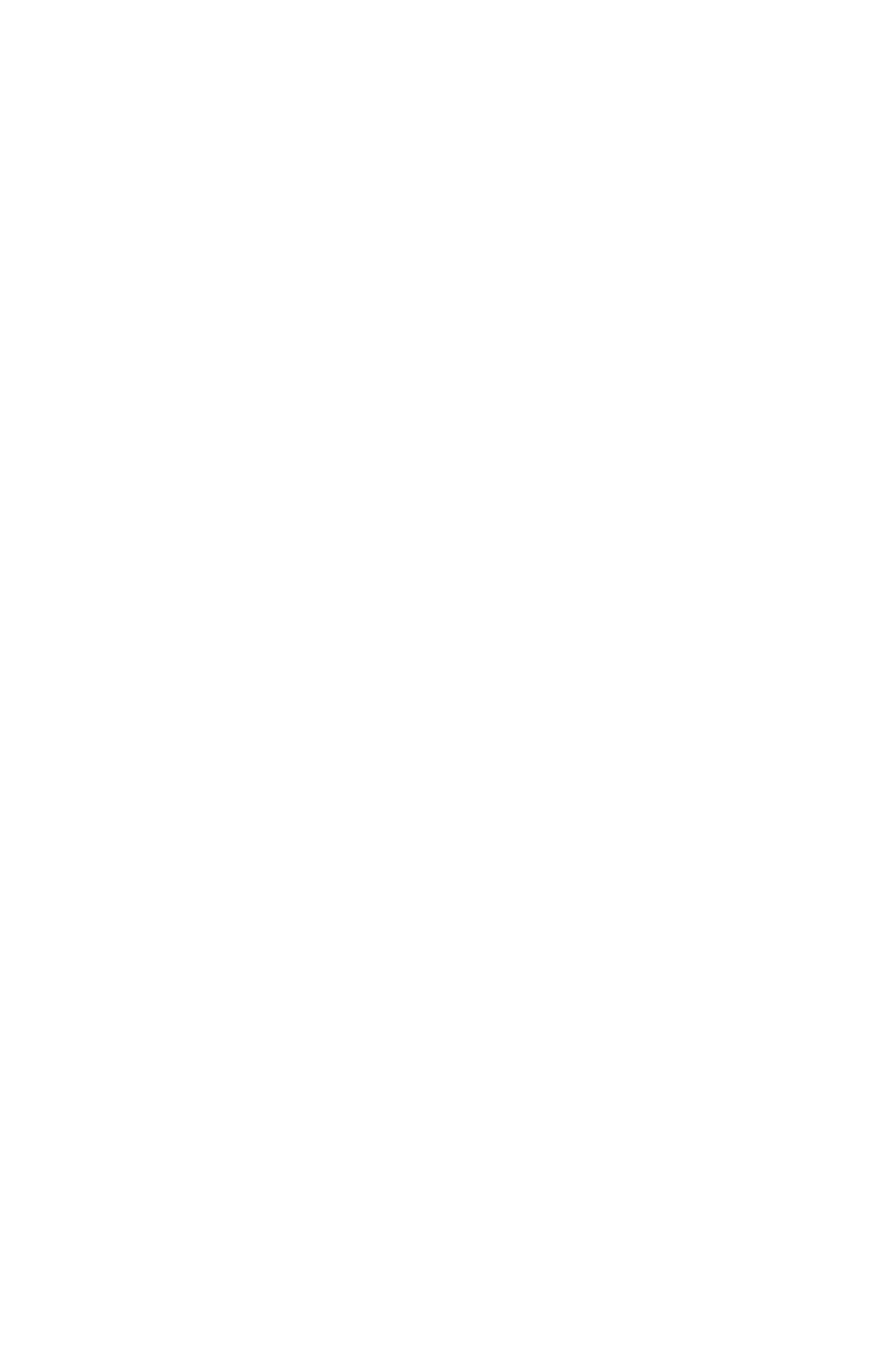## **COMMENCEMENT** and **HONORS CELEBRATION** Wednesday, June 12, 2013. 5 PM

Behrakis Grand Hall - Creese Student Center {Creese Student Center is located on Chestnut Street, between 32nd and 33rd Streets}

#### **Program of Events**

#### $RECEPTION - 5:00 PM$

#### RECOGNITION PROGRAM AND DINNER  $-6.00$  PM

WELCOME AND GREETING by Dr. Banu Onaral, Director Theme: "Life Saving Innovations"

#### **SPECIAL RECOGNITIONS**

Inspired Leadership Award (inspired by the legacy of Elisabeth Papazoglou) – **Ryan Baxter** 

Richard B. Beard Lifetime Achievement Award - Peter Lewin

#### **Service Awards**

- Service through Innovation / weServe Shirin Karsan and Frank Kepics and student leaders Ari Fishbein, Mengdi Tao, Samuel Kern, Oksana Vovchuk, Murynia Hernandez, and Kathryn Lank
- Appreciation for Outstanding Service / weServe Andrew DiMatteo and Pareshkumar Brahmbhatt
- Peer Mentors Margarette Hernandez and Genymphas Higgs  $\bullet$

#### **Life Saving Innovations Awards**

- Lifetime Achievement Dov Jaron  $\bullet$
- Translational Research Karen Moxon  $\bullet$
- Teaching Kara Spiller and Joseph Sarver  $\bullet$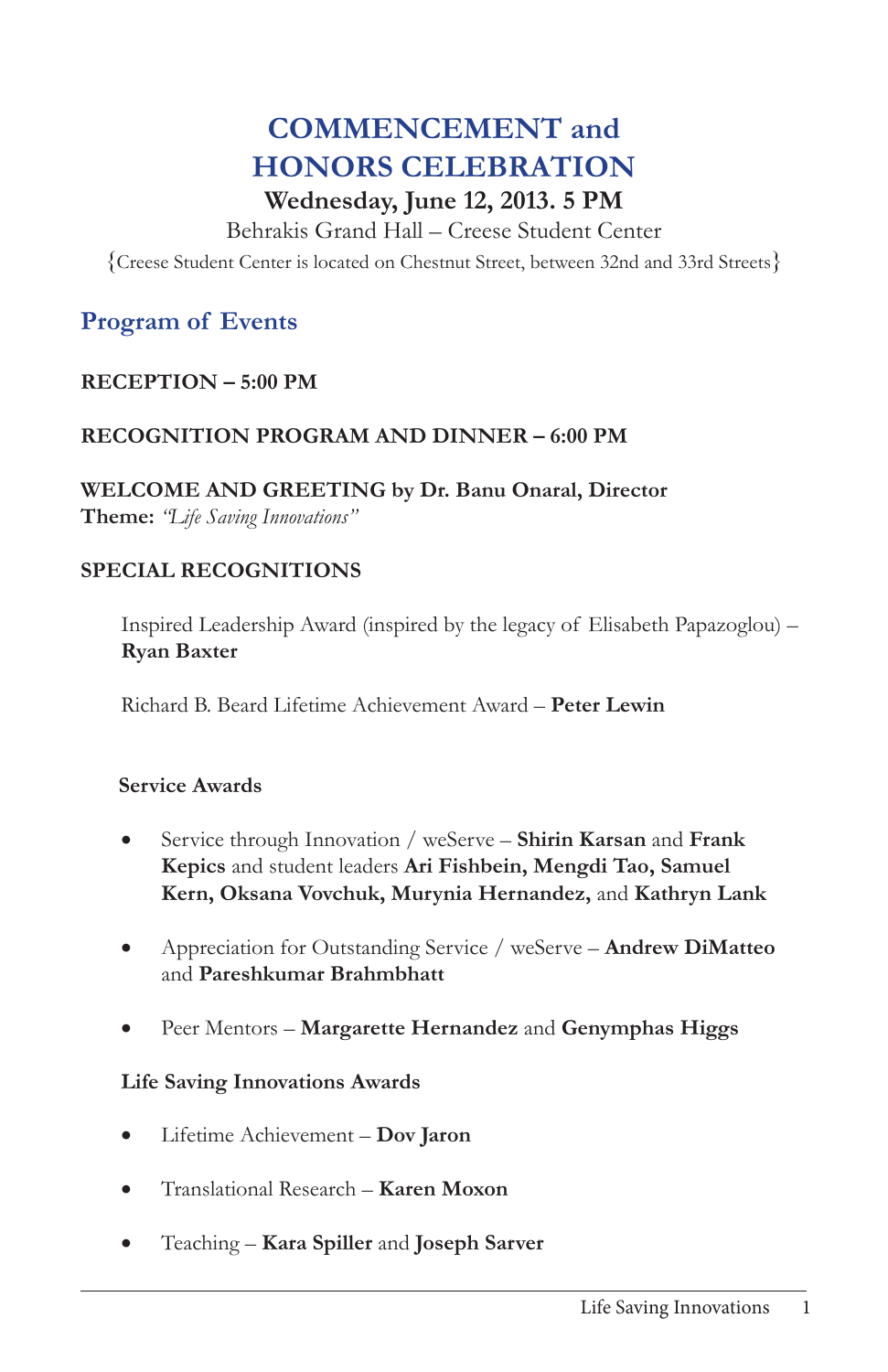- Unsung Hero (Staff) Davood Tashayyod  $\bullet$
- Unsung Hero (Faculty) Adrian Shieh  $\bullet$
- Unsung Hero (Research) Ken Barbee  $\bullet$
- Supporting Partners Roy Carriker and William Regli  $\bullet$
- College of Medicine Partners Simon Giszter and Michael Weingarten  $\bullet$
- Alumni Partner Christopher Tihansky  $\bullet$
- ABET Team Donald McEachron, Andres Kriete, Fred Allen, and  $\bullet$ **Carolyn Riley**
- Graduate Student Mentor Natalia Broz  $\bullet$
- Undergraduate Student Mentor Caryn Glaser

#### **Senior Design Team Awards**

- First Place Team: Bora Goekbora, Colin Pomerantz, Nicky Premnath, and Rob Stevenson / Advisor: Kara Spiller
- Runner-Up Team 1: A. Richard Cohen, Gary Place, Kelsey Ritter, Kevin Kauffman, and Sean Bishop / Advisor: Hasan Ayaz
- Runner-Up Team 2: Nick DiStasio, Jenna Israel, Kelsey Pagdon, and  $\bullet$ Angelo Patrinicola / Advisor: Sriram Balasubramanian

#### STUDENT ACCOMPLISHMENTS AND HIGHLIGHTS

#### **FACULTY AND STAFF ACCOMPLISHMENTS AND HIGHLIGHTS**

#### PRESENTATION OF GRADUATING STUDENTS

#### **REMARKS BY GRADUATING STUDENTS**

- Undergraduate Student Speaker Nicholas DiStasio  $\bullet$
- Graduate Student Speaker Gozde Senel Ayaz  $\bullet$

#### **CLOSING REMARKS** by Fred Allen and Margaret Wheatley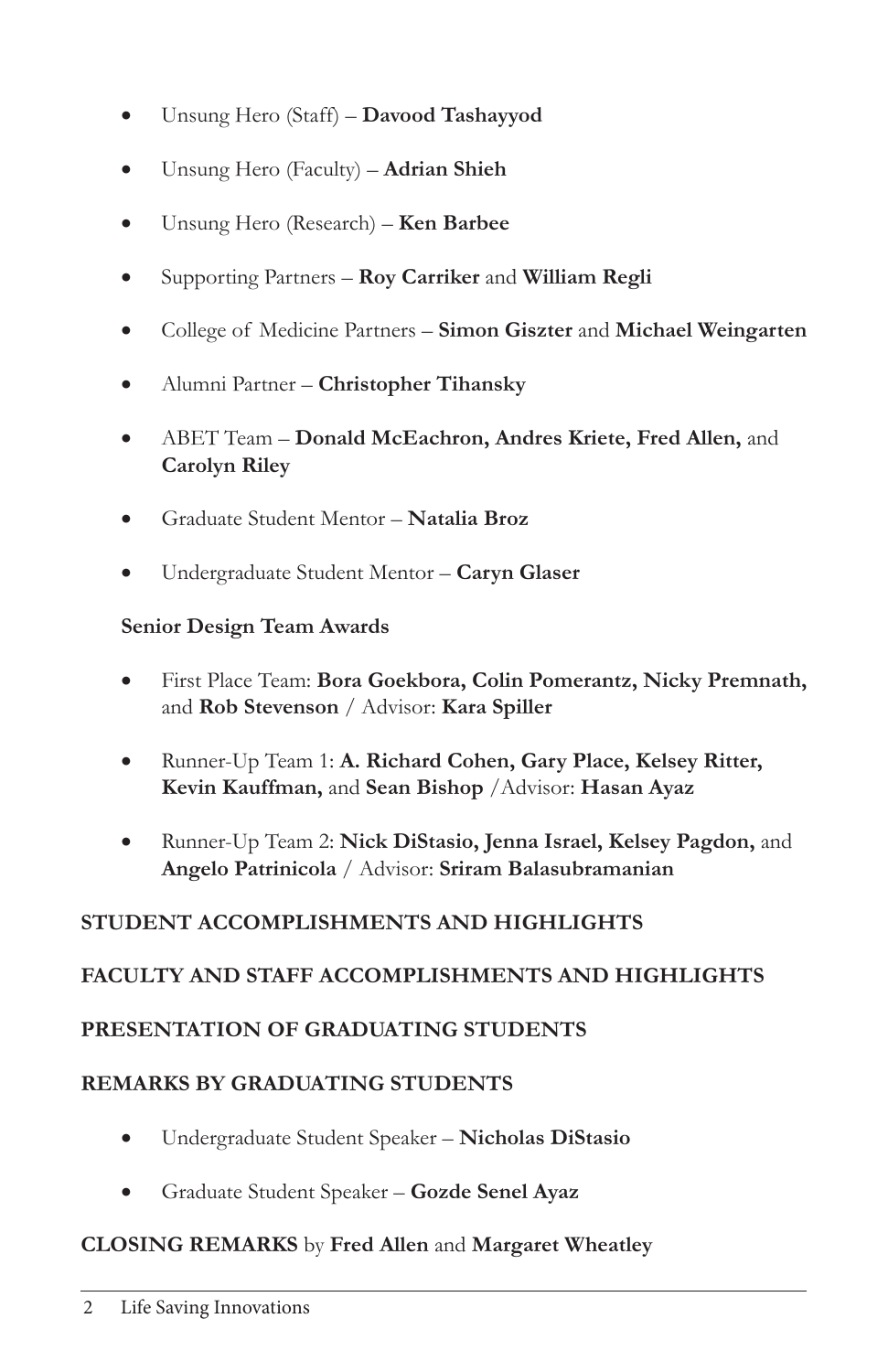**Undergraduate Students BS** in Biomedical Engineering

Mohammed Faizaan Akhter Aida Anzabi Justin R. Bendigo Sean Stephen Bishop Sonya Borrison Avni Choksi Alan Richard Cohen Adrian B. Curtin Humberto De La Cruz Iuliana Charlotte DeMarici Andrew Louis Dimatteo Nicholas Distasio Homaira Ferdous Brianna C. Galligan Bora Goekbora James Michael Goodman, Jr Sneha Guntaka Margarette Ann Hernandez Genymphas Berthold Higgs Christine Maylin Ho Jenna Rose Israel Renae L. Judy Kevin R Kauffman Xin Li Boryung Esther Lim  $Tsz$  Yan Lo Alexander G Marino Shane Adam Moulton Pedram Niknam Vazifeh Christina Nikolos James H. Nong Kelsey Marie Pagdon Jordan Adam Parellada Nimisha A. Parikh Bryan Matthew Parker Angelo F. Patrinicola Gary Michael Place Colin J. Pomerantz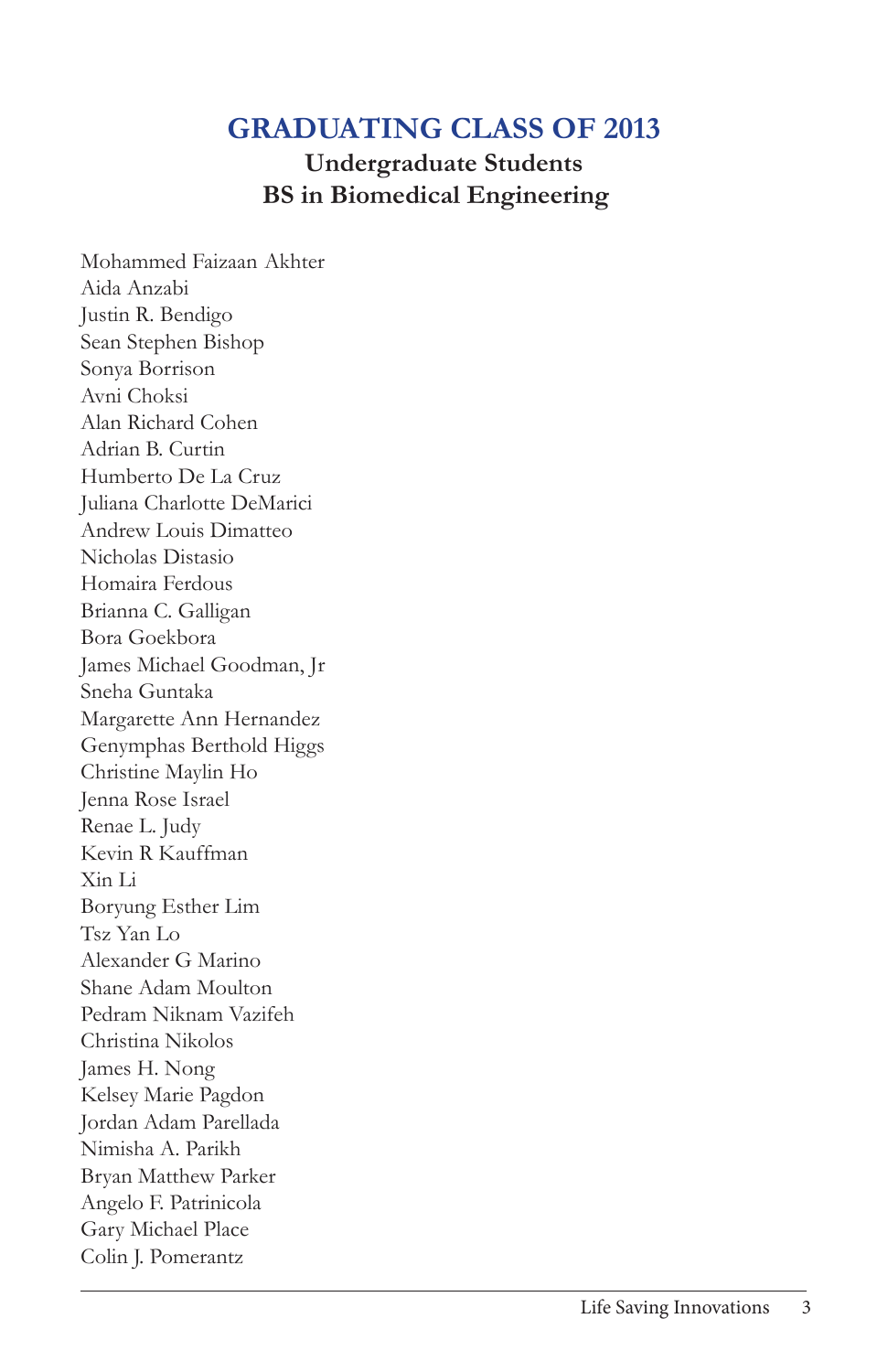Nikhil Premnath Suryalekshmy M. Rajasimhan Ryan J. Riling Kelsey J. Ritter Milos Ruzic Kelly Sanger Darshak Sujal Shah Jasmine Shirazi Raghav Srinivasan Robin Christopher Stevenson Jessica Marie Stufflet Katelyn Christine Sullivan Aparna Swarup Tulu Tekmen Brynn Nicole Thallner Jamie Thomas Valerie J. Tutwiler Master Syed Mohammed Usman Ali Meenakshi Vidya Venkatachalam Amanda P. Xu Riddhiman Yadava Aaron Yu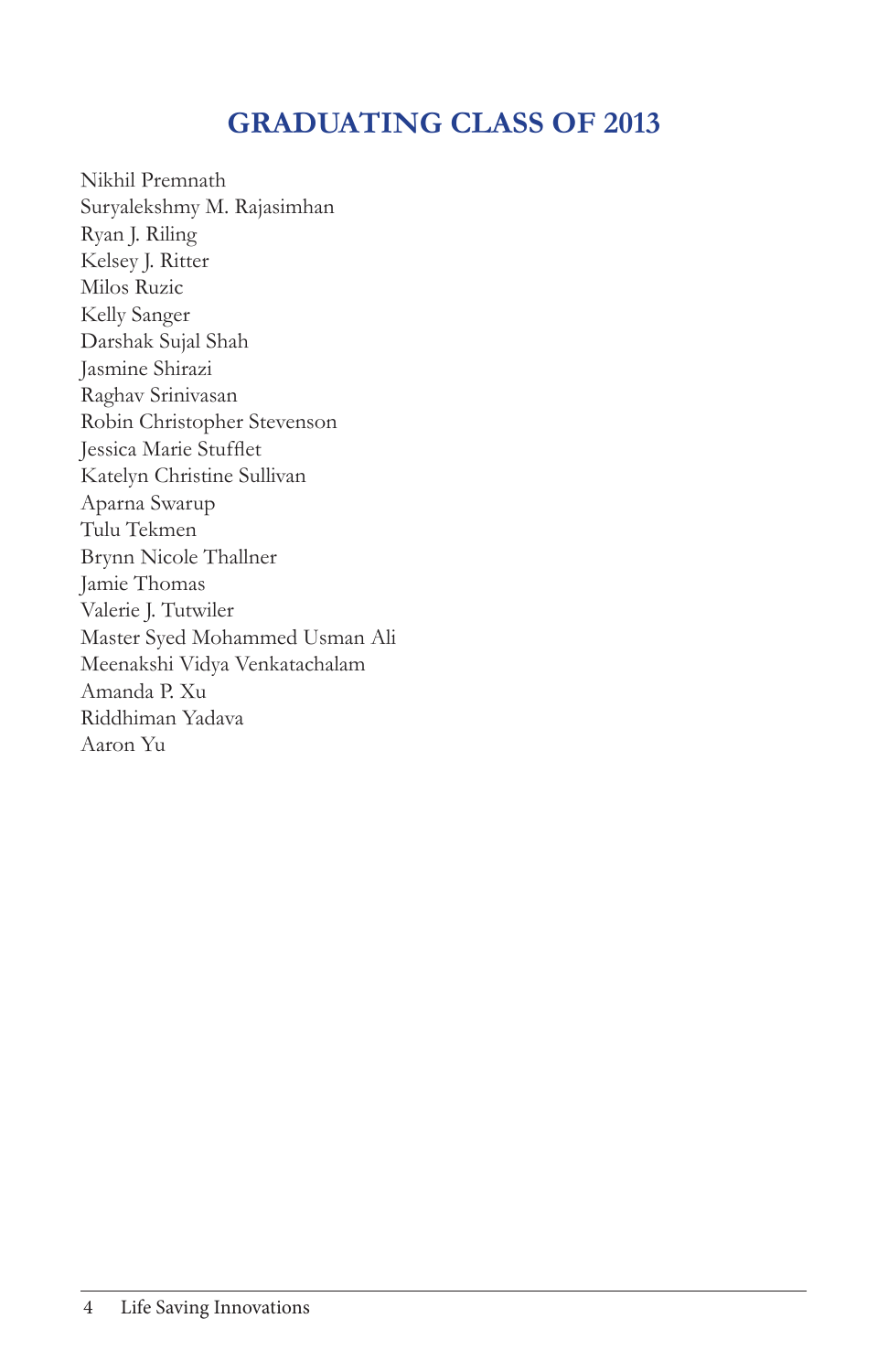**Graduate Students MS** in Biomedical Science

Shady El Damaty Yi Guo Xiaomin Niu Jia Nong Thanh P Vuong Xirong Zheng

#### **MS** in Biomedical Engineering

Myles Greyson Akin Kamna Arya Tejal Vishwanath Bhagwat Avni Choksi Adrian B Curtin Brianna C. Galligan James Michael Goodman Jr Joshua L Harrison Genymphas Berthold Higgs Christine Maylin Ho Renae L Judy Aditi Kane Guneet Singh Kohli Xianda Long Nicholas W. Meghri Khoa Nguyen Divya Nityanandam James H Nong Colin J Pomerantz Nikhil Premnath Chuan Oin Milos Ruzic Darshak Sujal Shah Jasmine Shirazi Mehmet Cagri Soylu Raghav Srinivasan Robin Christopher Stevenson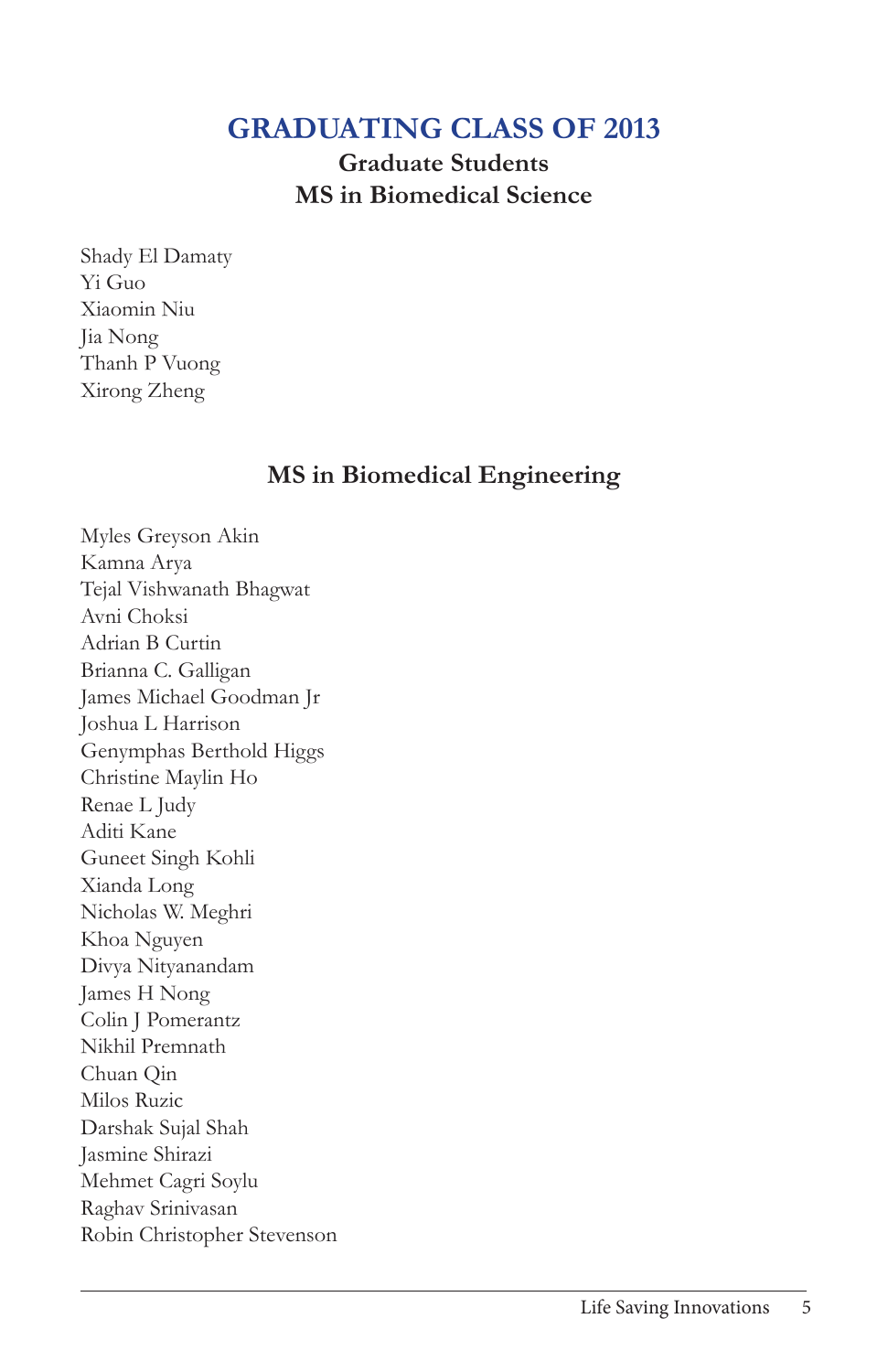Matthew Vincent Talarico Brynn Nicole Thallner Valerie J Tutwiler Meet Arvind Vaghani Alicia Susan Varughese Leslie Maria Vasquez Meenakshi Vidya Venkatachalam Brittany A Wilder Robert J Wimmer Jr Bailu Xu Riddhiman Yadava Aaron Yu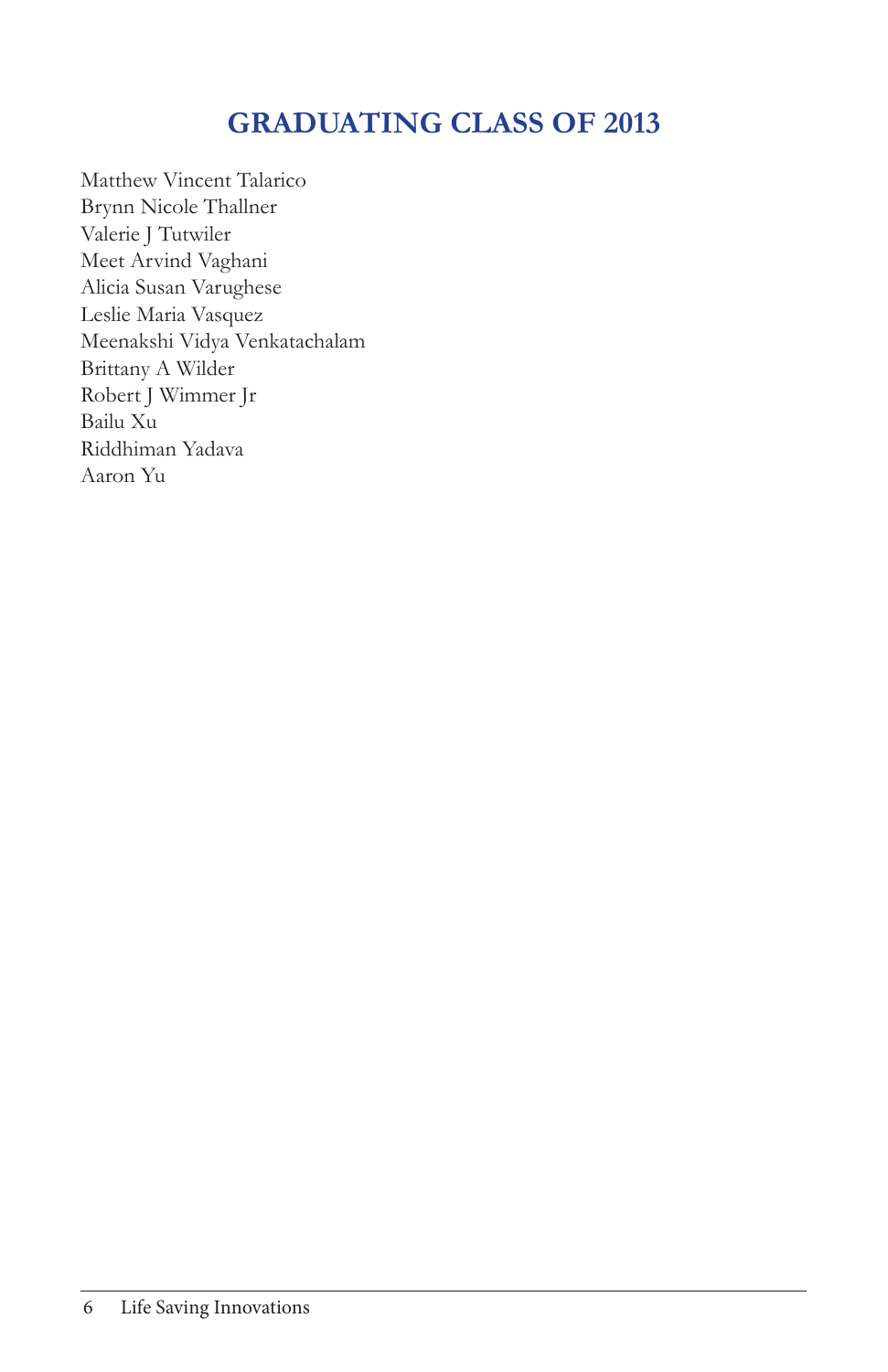**Graduate Students** PhD in Biomedical Engineering

Hatice Gozde Senel Ayaz Doruk Baykal Michael Caramian Cochran Dannielle Solomon Figueroa Michael E Frohbergh Patrick Jasinski Tae Gyo Kim Ceyhun E Kirimli Eric Bean Knudsen Xu Meng Chintan S Oza Pimchanok Pimton Anmiv Sunil Prabhu Anootnara Talkul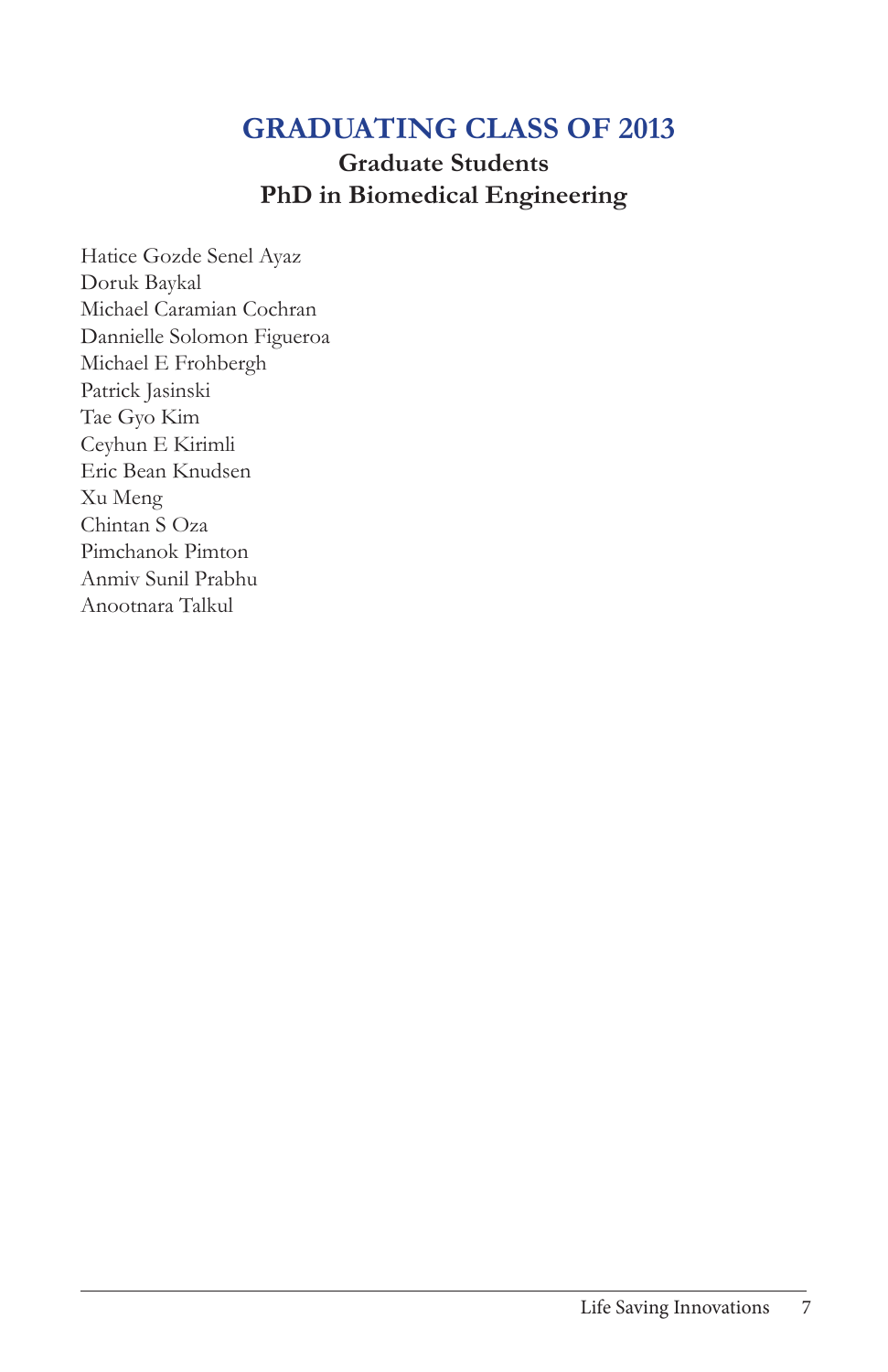# **STUDENT ACCOMPLISHMENTS AND HIGHLIGHTS**

#### **BIOMED Students Receive Whitaker International Program Fellowship Grants To Conduct Research and Study Abroad**

The following students in BIOMED each received a Whitaker International Scholarship:

- Nicholas DiStasio, undergraduate student in BIOMED Research at the  $\bullet$ Grenoble Institute of Technology in Grenoble, France.
- Claudia Gutierrez, BS/MS student in BIOMED Research at the Laboratory of Lymphatic and Cancer Bioengineering (LLCB) at the École Polytechnique Fédéral de Lausanne.
- Josa Hanzlik, PhD candidate in BIOMED (Advisor: S. Kurtz) Research at  $\bullet$ the Orthopedic Research Laboratory in the Netherlands.
- Ivy Koberlein Outreach with the weServe group in Chicuque, Mozambique,  $\bullet$ Africa.
- Claire (Martin) Witherel, PhD candidate in BIOMED (Advisor: K. Spiller) - Research at the lab of Dr. Ardeshir Bayat at the University of Manchester in Manchester, England.
- Alex Sevit, undergraduate student in BIOMED (Advisor: S. Kurtz) Study  $\bullet$ abroad at the Technical University of Denmark in Lyngby, Denmark.
- Tony Yu, BS/MS student in BIOMED Research at the Shanghai Key Tissue  $\bullet$ Engineering Laboratory at Shanghai Jiao Tong University (SJTU).

BIOMED Students Win 2nd and 3rd Place at the 39th Annual Northeast Bioengineering Conference (NEBEC) Senior Design Competition Brianna Galligan, Ryan Riling, Aparna Swarup, and Jessica Stufflet, all undergraduate students in BIOMED (Advisors: A. Kriete, C. Sunkari and D. Alfego), won 2nd Place at the 39th Annual NEBEC Senior Design Competition at Syracuse University, April 5-7, 2013, for their project titled "Peptide-based Delivery System Used for Tagging Syk Tyrosine Kinase Biomarker in Skin Cancer and Development of a Hyperspectral Imaging Device To Detect the Biomarker." Bora Goekbora, Colin Pomerantz, Nikhil Premnath, and Robin Stevenson, all undergraduate students in BIOMED (Advisors: K. Moxon, K. Barbee, and K. Spiller), won 3rd Place for their project titled "A Bi-Layer" Hydrogel Wound Dressing Engineered for Optimal Exudate Absorption and Silver/Copper Release."

#### Lorenzo Albala and Teammates Win the Overall Team Title at the 75th Annual Dad Vail Regatta

Lorenzo Albala (BS/MS student in BIOMED) and teammates won the overall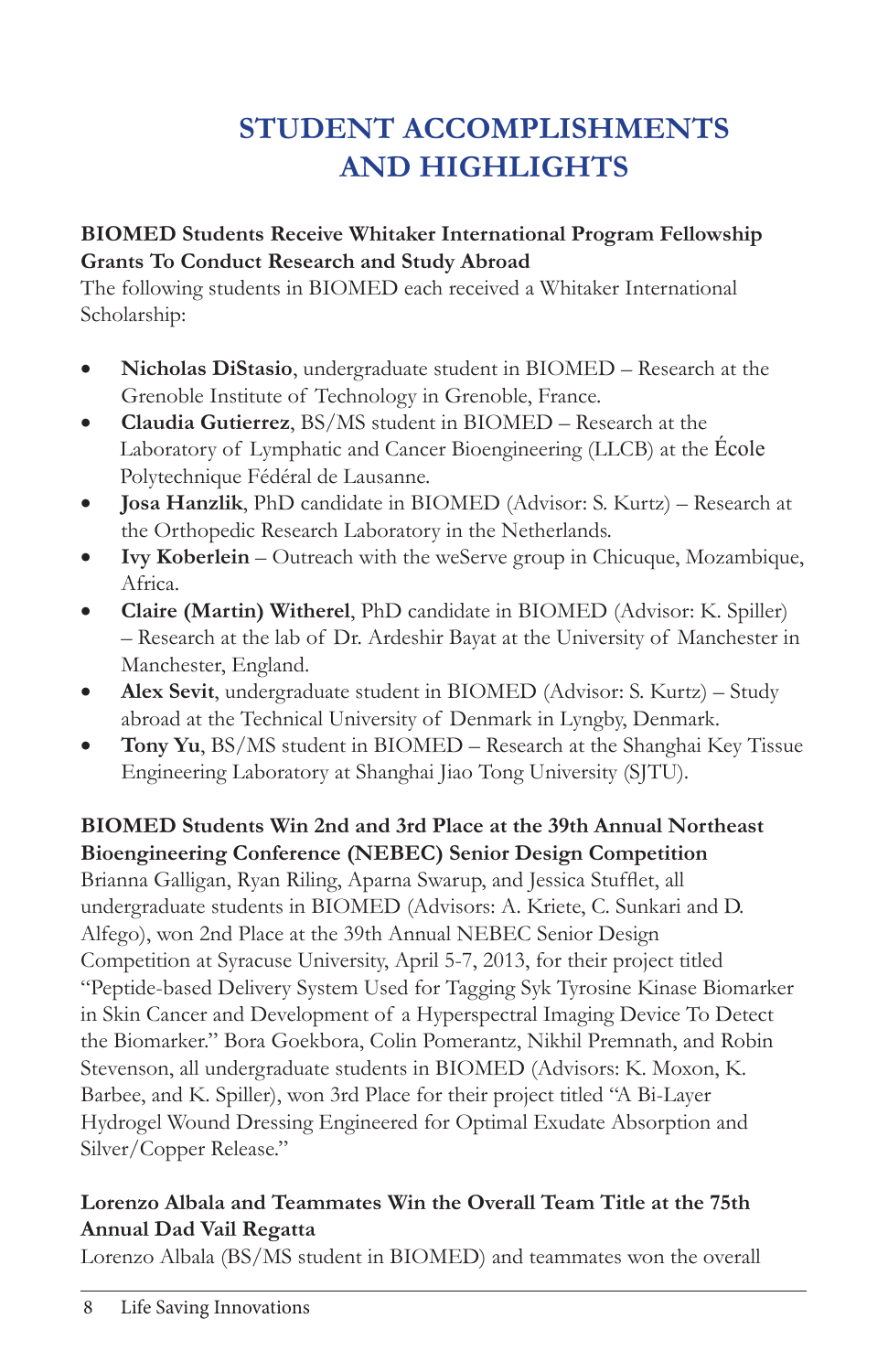team rowing title at the 75th Annual Dad Vail Regatta on May 11, 2013, in Philadelphia, PA. Additional distinction:

Lorenzo and teammates won 2nd Place at the prestigious 2012 Henley Royal Crew Regatta in Henley-on-Thames, England.

#### James Andorko and Nutte Tarn Teraphongphom Win 1st Place and Honorable Mention in the Graduate Poster Presentation Category at the 39th Annual Northeast Bioengineering Conference (NEBEC)

James Andorko and Nutte Tarn Teraphongphom, both graduate students in BIOMED (Advisor: M. Wheatley), won 1st Place and honorable mention, respectively, in the graduate poster presentation category at the 39th Annual NEBEC at Syracuse University, April 5-7, 2013. James won for his poster "Development of Stealth Polymeric Ultrasound Contrast Agents" and Tarn won for the poster "Multimodal Polymeric Contrast Agents."

#### Rosemary Bastian, Lauren Jablonowski, Yemin Lan, Sina Nassiri, and Joshua Samuels Receive 2013 Graduate Student Day Awards

Each year, the Office of Graduate Studies' Graduate Student Research Excellence Committee recognizes the outstanding contributions of graduate students to the Drexel community. The Committee selected the following BIOMED graduate students as awardees for 2013:

- Research Excellence Award (Doctoral): Rosemary Bastian (Advisors: Irwin  $\bullet$ Chaiken and Adrian Shieh)
- Teaching Excellence Award: Sina Nassiri (Advisor: Kara Spiller)
- Graduate Spirit Award: Joshua Samuels (Advisor: Peter Lewin)  $\bullet$
- Highly Commended Research Excellence Award (Doctoral): Yemin  $\bullet$ Lan (Advisors: Gail Rosen and Andres Kriete)
- Highly Commended Teaching Excellence Award: Lauren Jablonowski (Advisor: Margaret Wheatley)

#### Chris Bawiec Publishes a Paper on Finite Element Optimization of a Portable Ultrasound Applicator Used for the Treatment of Chronic Wounds in the Journal Ultrasonics

Chris Bawiec, PhD candidate in BIOMED (Advisor: P. A. Lewin), published the paper titled "Finite Element Static Displacement Optimization of 20-100 kHz Flexural Transducers for Fully Portable Ultrasound Applicator" in the February 2013 issue of the journal Ultrasonics (co-authors: Y. Sunny, A. T. Nguyen, J. A. Samuels, M. S. Weingarten, L. A. Zubkov, and P. A. Lewin).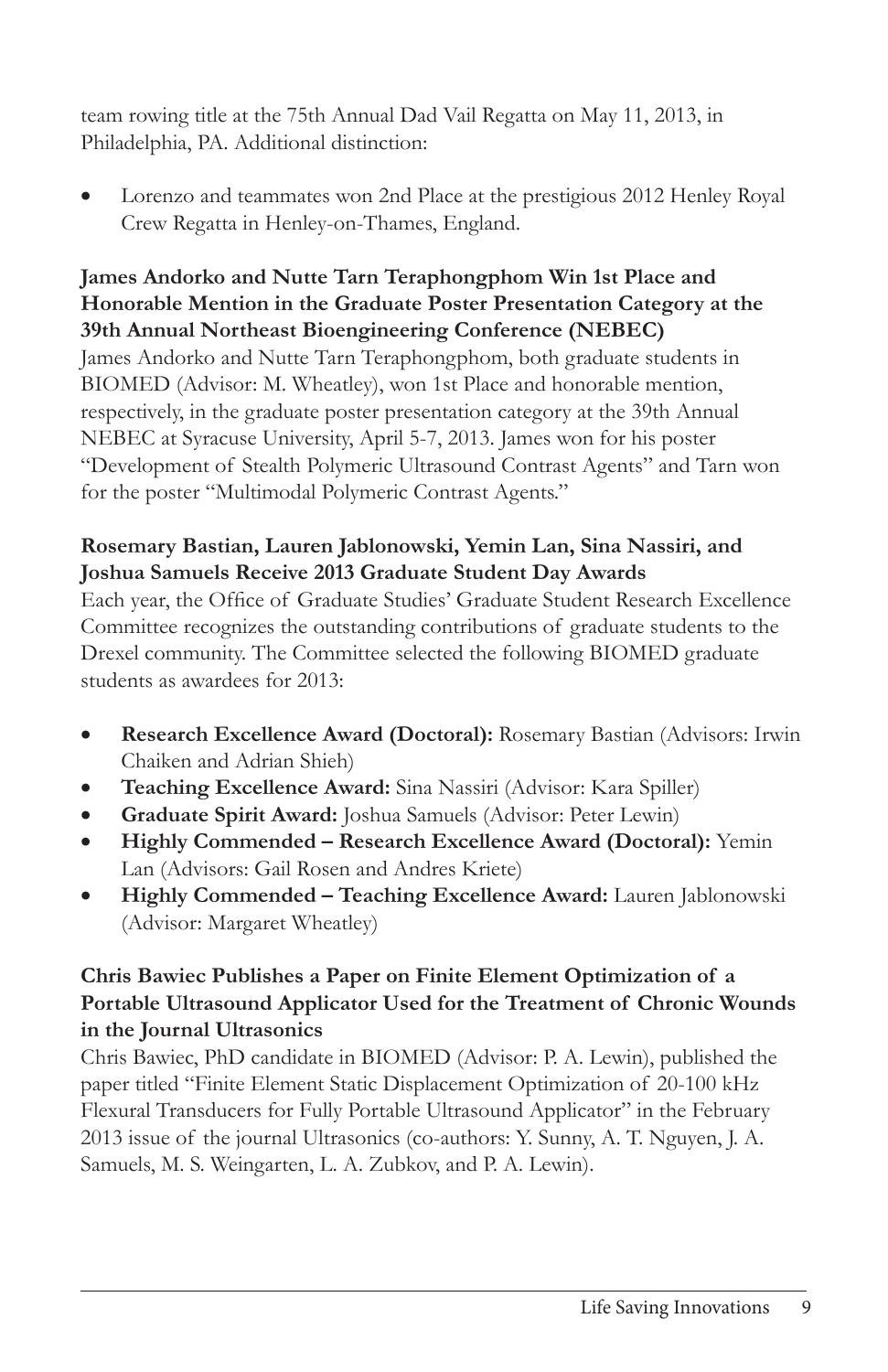#### Ryan Baxter Is Featured in a Philadelphia Inquirer Article on His Receiving a Lindback Foundation Distinguished Teaching Award

Ryan Baxter, BIOMED alumnus (PhD in BME '11), was featured in a Philadelphia Inquirer article on his receiving a Lindback Foundation Distinguished Teaching Award for his outstanding service as a public school teacher and mentor in the Philadelphia School District.

#### David Diaz Is Selected To Participate in the American Society for **Engineering Education/National Science Foundation (ASEE/NSF) Engineering Innovation Fellowship Program for Summer 2013**

David Diaz, PhD candidate in BIOMED (Advisors: L. Zubkov and M. Neidrauer), was selected to participate in the ASEE/NSF Engineering Innovation Fellowship program for Summer 2013 at Spectral MD Inc. in Dallas, TX.

#### Bora Goekbora, Colin Pomerantz, Nicky Premnath, and Rob Stevenson Win 1st Place in the 2013 BIOMED Senior Design Competition

Bora Goekbora, Colin Pomerantz, Nicky Premnath, and Rob Stevenson, all undergraduate students in BIOMED (Advisor: Kara Spiller / Support: Dolores Conover, Sina Nassiri, and Frank Kepics), won 1st Place in the 2013 School of Biomedical Engineering, Science, and Health Systems Senior Design Competition for their project titled "A Hydrogel Wound Dressing with Bilayer Crosslinking and Silver/Copper for the Treatment of Severe Burns." The team was also selected to  $\epsilon$  represent the School at the University Senior Design Reception on June 6, 2013. The Runner-Up teams are listed below and will be honored at the 2013 BIOMED Commencement and Honors Celebration on June 12, 2013 in Behrakis Grand Hall.

Runner-Up Team 1: "Prosthetic Grabbing Hand" Members: A. Richard Cohen, Gary Place, Kelsey Ritter, Kevin Kauffman, and Sean Bishop Advisor: Hasan Ayaz

Runner-Up Team 2: "Gas Delivery and Resuscitation Device" Members: Nick DiStasio, Jenna Israel, Kelsey Pagdon, and Angelo Patrinicola Advisor: Sriram Balasubramanian

#### James Goodman Receives an Honorable Mention for an NSF Graduate **Research Program Fellowship**

James Goodman, BS/MS student in BIOMED (Advisor: M. Wheatley), received an honorable mention for a fellowship from the 2013 National Science Foundation Graduate Research Fellowship Program (NSF GRFP).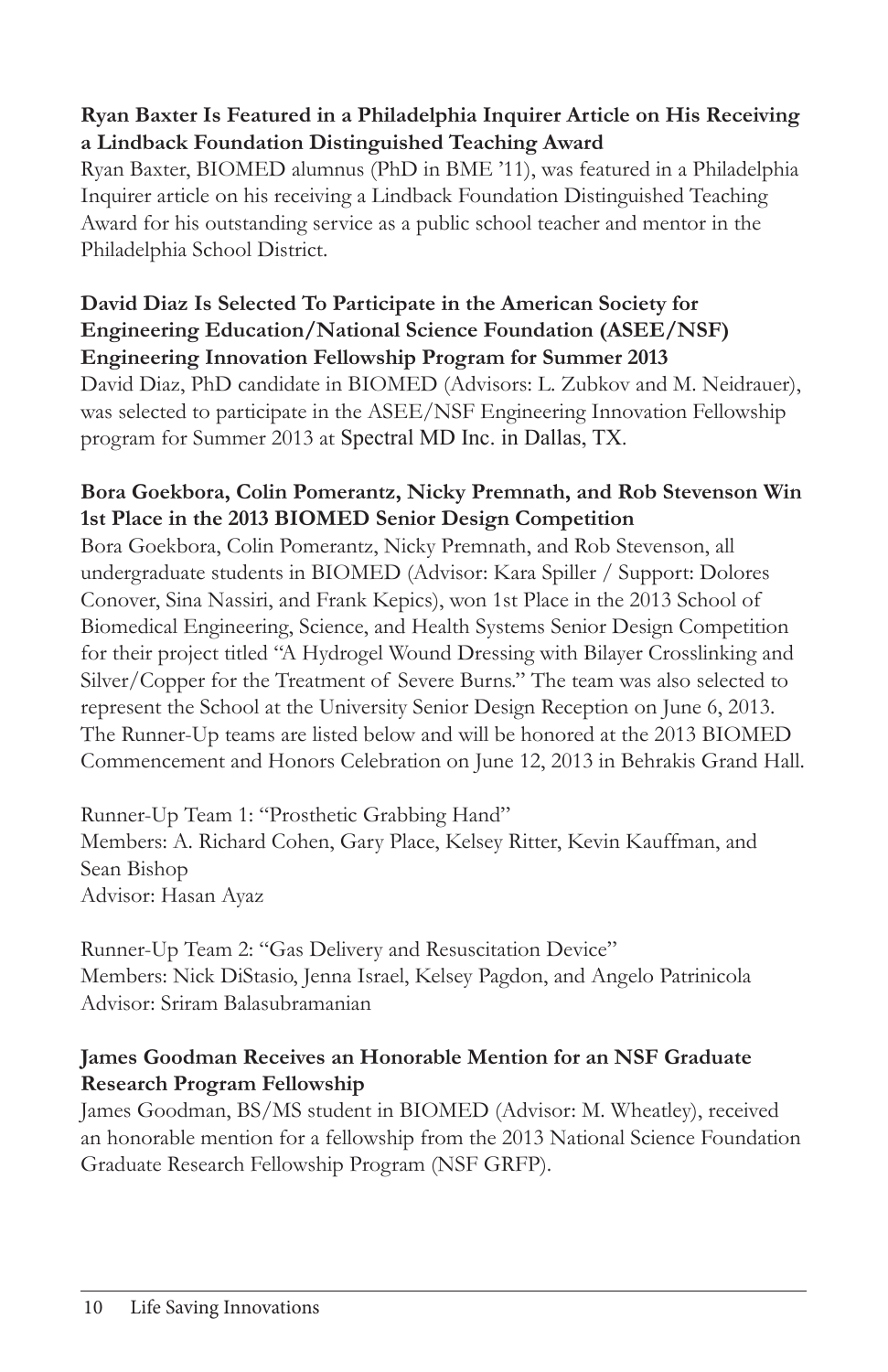#### Gaurav Goyal and Lauren Jablonowski Are Selected To Attend the NIH Clinical and Translational Research Course for PhD Students-2013 Cohort Gaurav Goyal (Advisor: M. J. Kim) and Lauren Jablonowski, PhD candidate in BIOMED (Advisor: M. Wheatley) were selected to attend the NIH Clinical and Translational Research Course for PhD Students-2013 Cohort in July 2013 at the NIH campus in Bethesda, MD. The purpose of this course is to demonstrate the role of PhD scientists in clinical and translational research.

#### Nicholas Grzeczkowski Speaks at the Anthony J. Drexel Society Gala

Nicholas Grzeczkowski, BS/MS student in BIOMED, spoke at the annual Anthony J. Drexel Society Gala, Drexel's premier annual black-tie event, about his career goals and how Drexel helped him to achieve them.

#### Genymphas Higgs Receives the James A. Rand Award for Most Outstanding Paper at the Meeting of the American Association of Hip & Knee Surgeons Genymphas Higgs, BS/MS student in BIOMED (Advisor: S. Kurtz), received the James A. Rand Award for Most Outstanding Paper presented at the Annual Meeting of the American Association of Hip and Knee Surgeons for the paper titled "Is Increased Modularity Associated with Increased Fretting and Corrosion Damage in Metal-on-Metal Total Hip Arthroplasty Devices?" The manuscript was earmarked for publication in the Journal of Arthroplasty and was based on a previous project focused on evaluating modular tapers in total hip arthroplasty components, for which American Standard Test Method (ASTM) International awarded Genymphas "Best Student Paper" in May 2012. Additional distinction:

Genymphas received a Drexel University Co-operative Education Award for his exceptional effort in fulfilling the ideals of co-operative education.

#### Lauren Jablonowski Wins 1st Place at the 2013 International Society of Pharmaceutical Engineers Delaware Valley Chapter (ISPE-DVC) Poster Competition

Lauren Jablonowski, PhD candidate in BIOMED (Advisor: M. Wheatley), won 1st Place in the graduate student category at the 2013 ISPE-DVC Poster Competition on February 13, 2013 for the poster titled "Induction of Apoptosis by Targeted Ultrasound Contrast Agents in Cancer Therapy." Lauren will attend the ISPE Annual Meeting in Washington, DC in November 2013 to participate in the International Student Poster Competition.

#### Selena Lin and Mariya Tohfafarosh Win 2nd and 3rd Place in the Laurence A. Baiada Institute for Entrepreneurship 2013 Ian J. Berg Business Plan Competition

Selena Lin, BS/MS alumni in BIOMED and PhD candidate in CoM, and Mariya Tohfafarosh, PhD candidate in BIOMED (Advisor: S. Kurtz), won 2nd and 3rd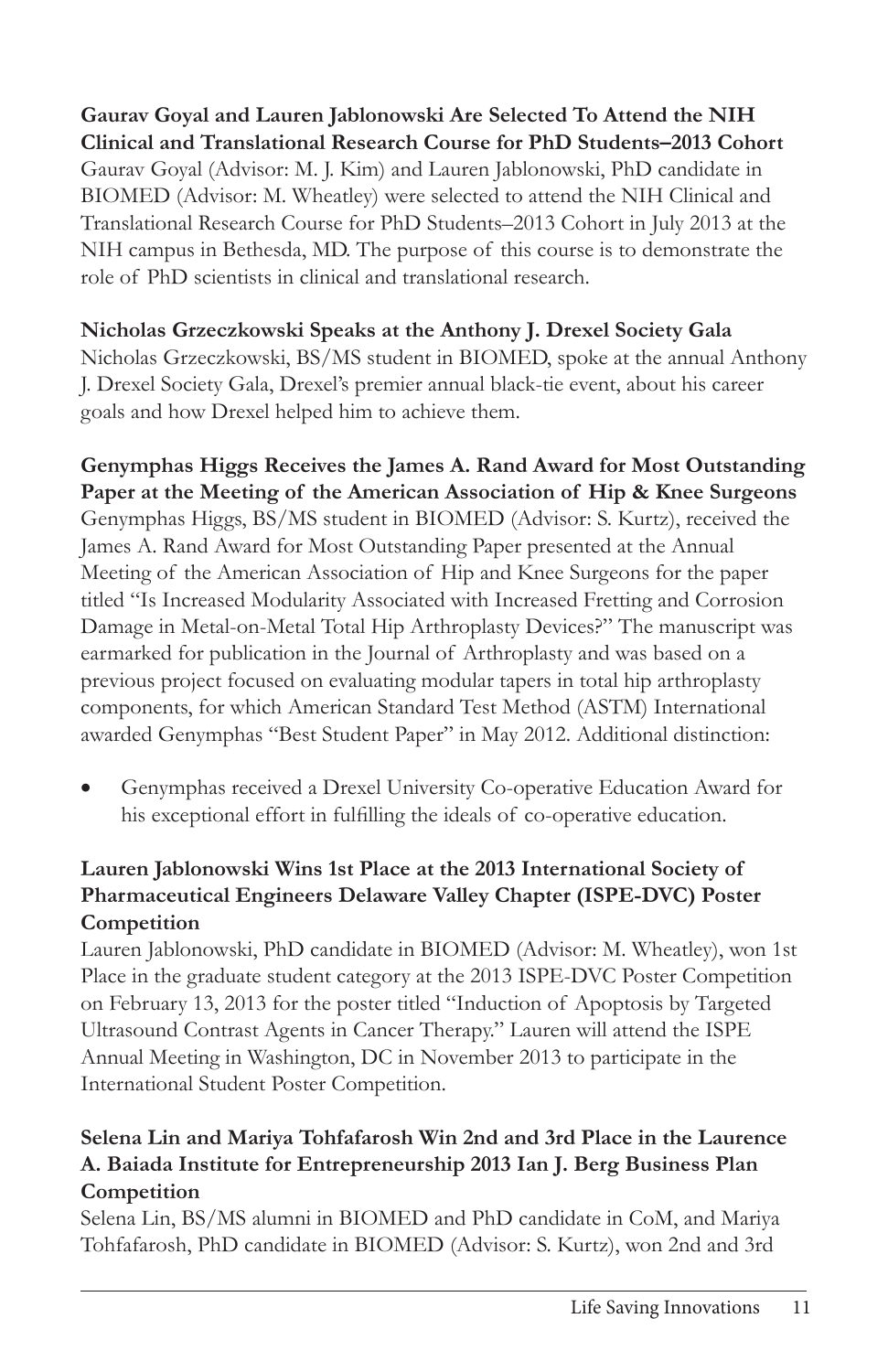Place, respectively, in the Laurence A. Baiada Institute for Entrepreneurship 2013 Ian J. Berg Business Plan Competition. Selena and her teammate Ali Sajwani (CoB) won for their project "U-Screen," an innovative personalized cancer screening and management solution through a noninvasive, targeted, next generation sequencing approach. Mariya won for her project titled "ChondroFit, a Bioresorbable Cartilage Plug," a global medical device designed to facilitate and promote cartilage growth using the body's self-healing capabilities. Dr. Robert Loring, Senior Entrepreneur in Residence in BIOMED, and BIOMED students Timothy Bertone, Priyanka Kasbekar, Kayla Wroblesky, and Joyce Zheng, were instrumental in contributing towards the business plan Mariya developed and presented. Additional distinction:

Selena was selected to participate as a QED student fellow at the University City Science Center in Fall 2012.

#### Daryl Omire-Mayor Is Selected To Attend the 2013 IEEE Engineering in Medicine and Biology Society (EMBS) International Summer School on **Neural Engineering (ISSNE)**

Daryl Omire-Mayor, graduate student in BIOMED (Advisor: K. Pourrezaei), was selected to attend the 2013 IEEE EMBS International Summer School on Neural Engineering (ISSNE), July 7-14, 2013 in Shanghai, China. Daryl was also selected by the IEEE EMBS Standing Steering Committee to receive a travel award.

#### Xu Meng Publishes a Paper on a Digital Wireless Intracranial Pressure Sensor for the Assessment of Traumatic Brain Injury in the IEEE **Transactions on Microwave Theory and Techniques**

Xu Meng, Ph.D. candidate in BIOMED (Advisor: A. Rosen), published the paper titled "Dynamic Evaluation of a Digital Wireless Intracranial Pressure Sensor for the Assessment of Traumatic Brain Injury in a Swine Model" (co-authors: K. D. Browne, H. Shi-Min, and C. Mietus) in the January 2013 issue of the journal IEEE Transactions on Microwave Theory and Techniques.

#### Averie Palovcak and Veronika Legkobitova Present at the 2nd Annual Harvard University Undergraduate Research Conference

Averie Palovcak, undergraduate student in BIOMED, and Veronika Legkobitova (MEM) were accepted by Harvard University to present at the 2nd Annual Harvard University Undergraduate Research Conference on January 24-26, 2013. Averie and Veronika were 2012 Students Tackling Advanced Research (STAR) Scholars working on undergraduate research with Drs. Margaret Wheatley and Sriram Balasubramanian, respectively.

#### Madhur Parihar Is Accepted for a 2013 German Academic Exchange Service Research Internship in Science and Engineering (RISE)

Madhur Parihar, graduate student in BIOMED, was accepted for a Summer 2013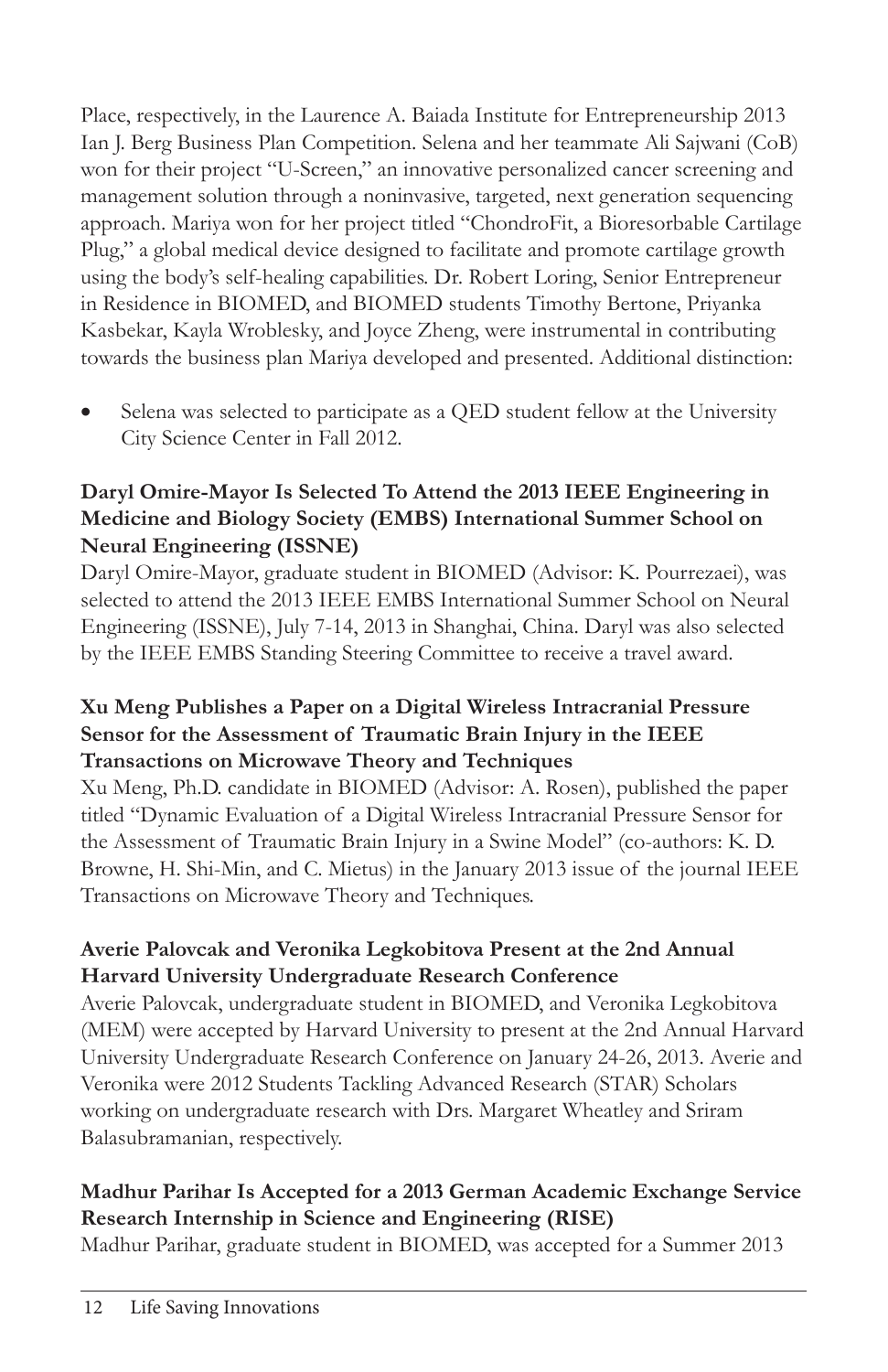German Academic Exchange Service RISE internship at Alcatel Lucent in Stuttgart, Germany.

#### Alex Sevit Receives a Goldwater Scholarship for His Research on **Orthopedic Implants**

Alex Sevit, BS/MS student in BIOMED (Advisor: S. Kurtz), received a two-year Goldwater Scholarship to work on methods of pre-treating orthopedic implants to prevent patient infections. The Goldwater Scholarship was established with the goal of recognizing the nation's top undergraduates in Science, Technology, Engineering, and Math (STEM) fields.

#### Arpit Shah and Nathaniel Bridges Are Finalists for a Department of Defense (DOD) Science, Mathematics and Research for Transformation (SMART) Scholarship

Arpit Shah and Nathaniel Bridges, both PhD candidates in BIOMED (Advisors: A. Shieh and K. Moxon, respectively), were finalists for a DOD SMART Scholarship for the academic year 2013-2014.

#### Youhan Sunny Publishes a Paper on the Electrical Optimization of a Portable Ultrasound Applicator Used for Biomedical Ultrasonics Applications in the Journal Ultrasonics

Youhan Sunny, PhD candidate in BIOMED (Advisor: P. A. Lewin), published the paper titled "Optimization of Un-tethered, Low Voltage, 20–100 kHz Flexural Transducers for Biomedical Ultrasonics Applications" in the September 2012 issue of the journal Ultrasonics (co-authors: C. R. Bawiec, A. T. Nguyen, J. A. Samuels, M. S. Weingarten, L. A. Zubkov, and P. A. Lewin).

#### Nutte Tarn Teraphongphom Is a Winner at the 2013 American Chemical Society (ACS) Annual Younger Chemists Committee (YCC) Poster Session

Nutte Tarn Teraphongphom, PhD candidate in BIOMED (Advisor: M. Wheatley), was a winner in the 2013 American Chemical Society (ACS) Annual Younger Chemists Committee (YCC) Poster Session for the poster titled "Multimodal Polymeric Contrast Agents," presented February 21, 2013 at Drexel University.

#### Nathan Tessema Wins 2nd Place in the Drexel 1st-Year Writing Program **Awards Competition**

Nathan Tessema, undergraduate student in BIOMED, won 2nd Place in the Drexel 1st-Year Writing Program Awards competition and received his award at the Department of English & Philosophy Awards Ceremony on May 24, 2013.

#### Gabrielle Toner Receives the 2013 Dr. Jacquelyn West-Ford Award for Humanitarianism

Gabrielle Toner, undergraduate student in BIOMED, received the 2013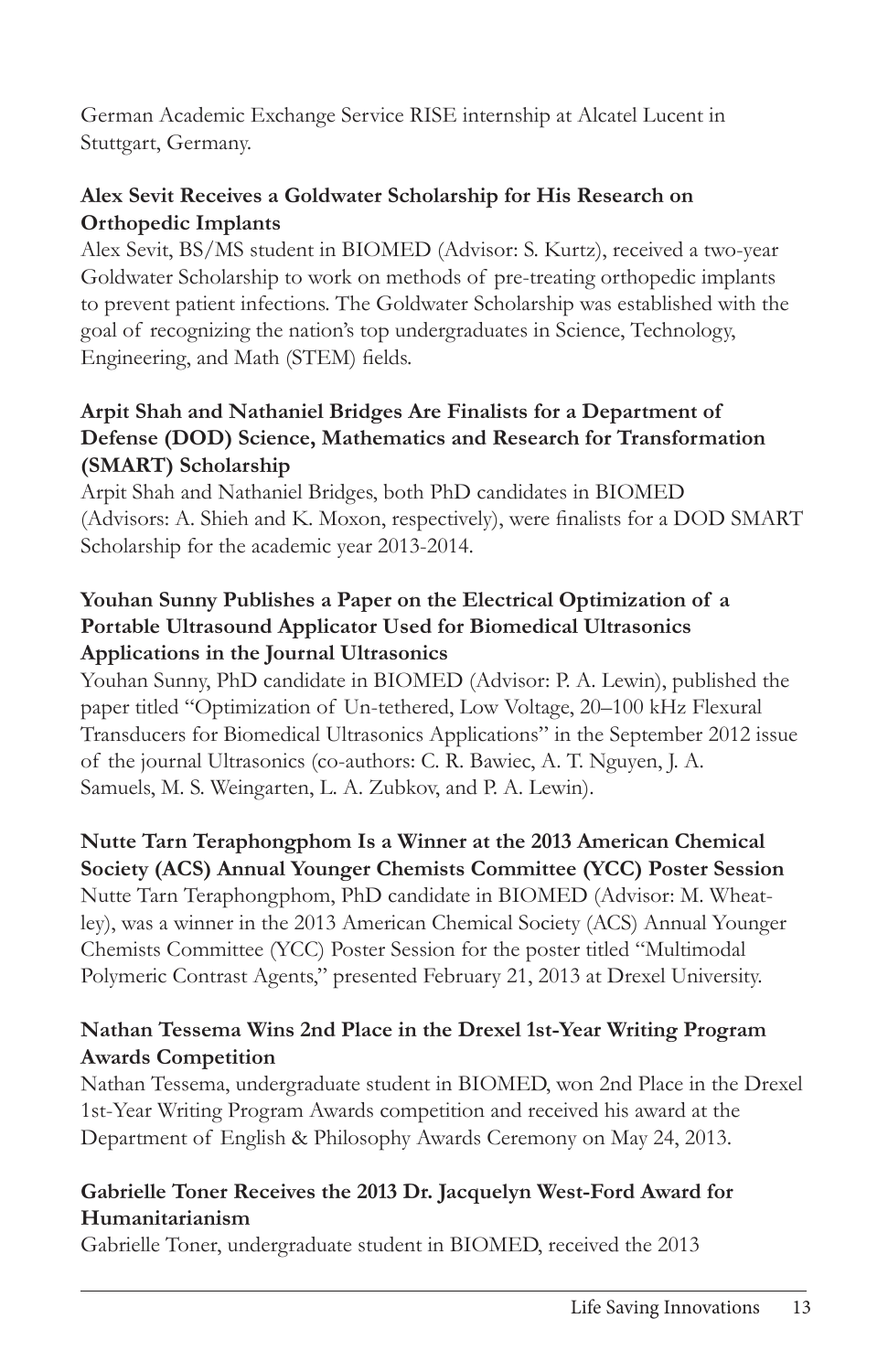Dr. Jacquelyn West-Ford Award for Humanitarianism. This award is dedicated to the memory of Dr. Jacquelyn West-Ford (1960 - 2007), Senior Associate Dean of Students, in recognition of a Drexel University undergraduate student who demonstrates exceptional leadership in cultivating religious and spiritual life on campus.

#### Konstantinos Vrontis Receives the Dimitri J. Ververelli Memorial Scholarship for Architecture and Engineering

Konstantinos Vrontis, undergraduate student in BIOMED, received the Dimitri J. Ververelli Memorial Scholarship for Architecture and Engineering for his outstanding scholarship. The scholarship was established by Mrs. Anastasia Ververelli to honor the memory of her husband, Dimitri J. Ververelli, past president of the Hellenic University Club of Philadelphia.

#### Rachel Wang Receives a Sharif Rahman Scholarship for Study Abroad in London

Rachel Wang, BS/MS student in BIOMED, received a Sharif Rahman Scholarship on behalf of the Foundation for International Education (FIE) for the Fall 2012 semester program in London.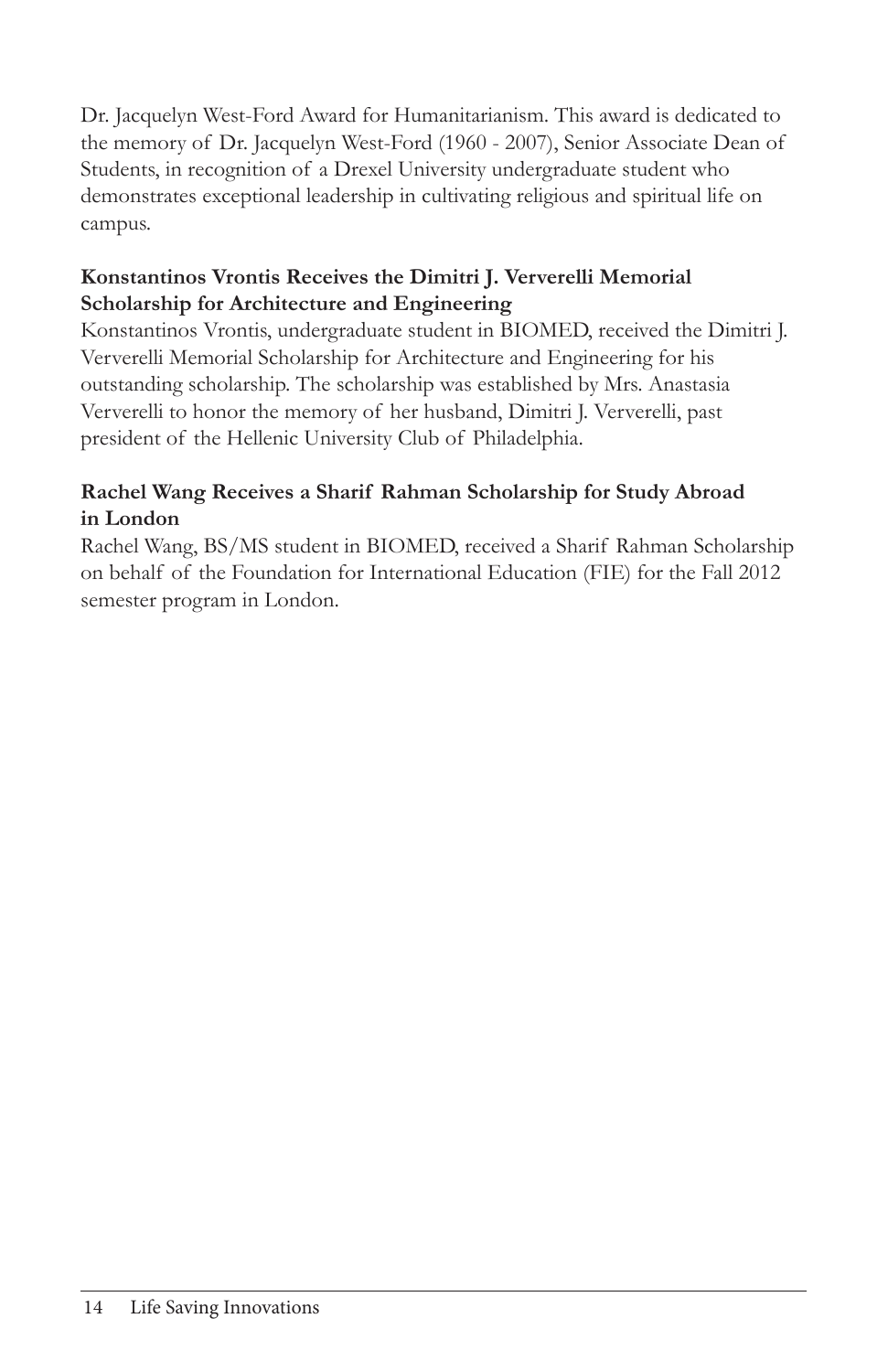# **FACULTY AND STAFF ACCOMPLISHMENTS AND HIGHLIGHTS**

#### **BIOMED Faculty Members Receive Wallace H. Coulter Translational Research Seed Grants**

The following BIOMED faculty received a 2012 Wallace H. Coulter Translational Research Seed Grant:

- Dr. Hasan Ayaz, assistant research professor in BIOMED and co-director, Plasma Medicine Lab, AJ Drexel Plasma Institute, and Dr. Patricia A. Shewokis, joint professor in CNHP and BIOMED, received a \$55K Coulter seed grant for the project titled "Feasibility of using Functional Near-infrared Spectroscopy for Objective Assessment in Schizophrenia."
- Dr. Gregory Fridman, assistant research professor in BIOMED, Dr. Suresh  $\bullet$ Joshi (CoM), and Kimberly Wasko (CoM) received a \$35K Coulter seed grant for the project titled "Investigations on Non-Thermal Plasma-activated Antimicrobial Wound Dressing."
- Dr. Meltem Izzetoglu, research assistant professor in BIOMED, and Dr. Zvia Breznitz, University of Haifa, received a \$63K Coulter seed grant for the project titled "Reading Acceleration Program (RAP) for the Enhancement of Reading Skills of Atypical Readers."
- Dr. Kara Spiller, assistant professor in BIOMED, and Dr. Michael Weingarten  $\bullet$ (CoM) received a \$50K Coulter seed grant for the project titled "Immunomodulatory Hydrogel Wound Dressings for the Treatment of Diabetic Wounds."
- Dr. Yinghui Zhong, assistant professor in BIOMED, and Dr. Simon Giszter  $\bullet$ (CoM) received a \$50K Coulter seed grant for the project titled "Nanoscale" Thin Coatings Capable of Sustained Release of Minocycline and Decorin for Neural Prostheses." Dr. Zhong also received \$10K in Coulter seed funding for the project "Injectable Hydrogel Loaded with Particles Releasing Minocycline for Spinal Cord Repair."

#### Dr. Fred Allen, Shirin Karsan and weServe Team Members Visit the Gambia Ministry of Health and the University of The Gambia (UTG) To **Discuss Collaboration Opportunities**

Dr. Fred Allen, assistant professor and associate director for undergraduate studies in BIOMED, Shirin Karsan, director of the weServe program in BIOMED, and Dhairya Pujara, associate director of the weServe program in BIOMED, along with weServe team members, traveled to The Gambia, West Africa July 20-31, 2012, to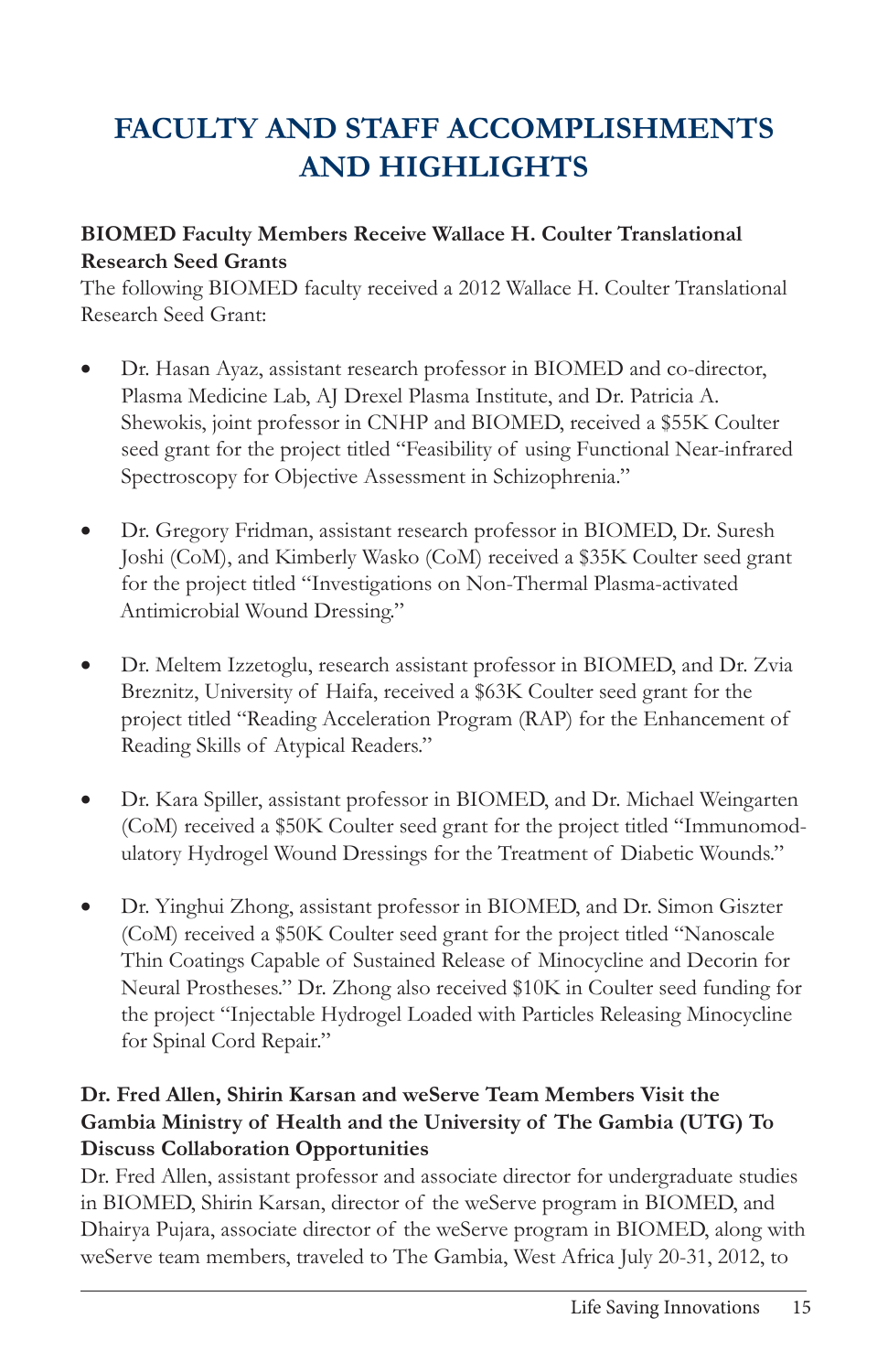meet with Mr. Kebba Badgie, CEO of Sulayman Junkung General Hospital (SJGH) to discuss formalizing Drexel's existing partnership with SJGH and expanding collaboration and partnering efforts to include developing memorandums of understanding (MOUs) with The Gambia Ministry of Health and the University of The Gambia (UTG) for collaboration opportunities.

#### Dr. Hasan Ayaz Is Co-Author of a 2013 Research Day Dean's Award Winning Project To Bridge Functional Optical Brain Image Data in Scientific Literature

Dr. Hasan Ayaz, research assistant professor in BIOMED, was a co-author with Yue Shang, Yuan An, Xia Lin, and Xiaohua Tony Hu (all in the iSchool) of a 2013 Research Day Dean's Award winning project titled "Ontology-Based Lexicon Enrich Method for Bridging Functional Optical Brain Image Data in Scientific Literature." Additional distinctions:

- Presented an invited lecture titled "Functional Near Infrared Spectroscopy: Principles and Applications" at the Shanghai Mental Health Hospital, Shanghai, China on July 16, 2012.
- Chaired a session titled "Cognitive Neuroscience and Consciousness" Models" at the 5th International Brain Inspired Cognitive Systems Conference in Shenyang, China, July 11-14, 2012.
- Served on the program committee of the 3rd IEEE International Conference on Information Science and Technology, March 23, 2013, in Yangzhou, China.

#### Dr. Sriram Balasubramanian Receives a Scoliosis Research Society Grant for His Adolescent Idiopathic Scoliosis Project

Dr. Sriram Balasubramanian, assistant professor in BIOMED, received a 1-year \$22K new investigator grant from the Scoliosis Research Society, an international organization dedicated to the education, research and treatment of spinal deformity, for the project titled "The True Patho-Anatomy of the Rib Hump in Adolescent Idiopathic Scoliosis and Its Influence on Future Surgical Intervention."

#### Dr. Jaimie Dougherty Wins the Post-Doctoral Award for Best Paper at the **International Functional Electrical Stimulation Society (IFESS) Conference**

Dr. Jaimie Dougherty, post doctorate researcher in Dr. Karen Moxon's neurorobotics lab in BIOMED, won the Post-Doctoral Award for Best Paper at the 17th Annual International Functional Electrical Stimulation Society (IFESS) Conference in Calgary Canada on September 9-12, 2012 for her paper titled "Volitional Hindlimb Movement after Complete Spinal Cord Transection using Cortical Control of FES." Marissa Powers and Eric Knudsen, BIOMED graduate students in the lab, also contributed to the paper.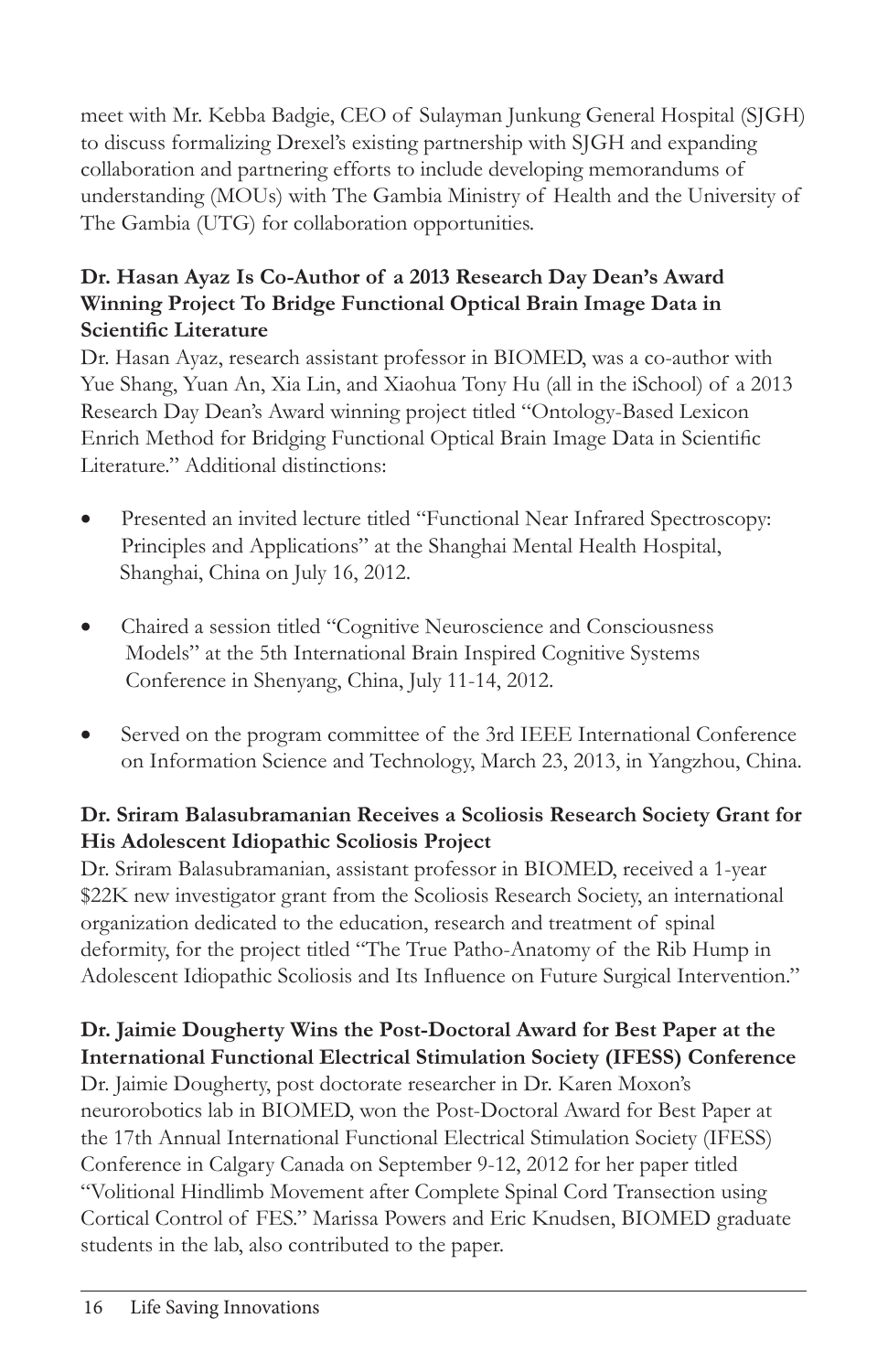#### Dr. Avram Edidin Is Featured in a Bloomberg Article on His Expert **Testimony on Failing Hip Replacement Devices**

Dr. Avram Edidin, research associate professor in BIOMED, was featured in a February 26, 2013 Bloomberg article on his expert testimony provided in a lawsuit against Johnson & Johnson regarding failing hip replacement devices.

#### Dr. Gregory Fridman Is Quoted in a Flying Kite Story About Biomedical Research in Camden, NJ

Dr. Gregory Fridman, assistant research professor in BIOMED and co-director of the AJ Drexel Plasma Institute Plasma Medicine Lab, was quoted in the September 18, 2012 online publication Flying Kite in a story about biomedical research that is taking place in Camden, NJ.

#### Dr. Uri Hershberg Co-authors a Paper on Regulatory Networks in the Journal **BMC** Bioinformatics

Dr. Uri Hershberg, assistant professor in BIOMED, published the article titled "Reconstruction of Regulatory Networks through Temporal Enrichment Profiling and Its Application to H1N1 Influenza Viral Infection" (co-authors: E. Zaslavsky, G. Nudelman, S. Marquez, B. Hartmann, J. Thakar, S. Sealfon, S. Kleinstein) in the April 2013 edition of the journal BMC Bioinformatics. Additional distinctions:

- Published the article titled "Establishing a Relationship between Bacteria in the Human Gut and Complex Regional Pain Syndrome" (co-authors: E. Reichenberger, G. Alexander, M. Perreault, J. Russell, R. Schwartzman, U. Hershberg\*, G. Rosen\*  $-$  \*authors had equal contribution) in the December 2012 edition of the journal Brain Behavior and Immunity.
- Published the article titled "Conserved Variation: Identifying Patterns of  $\bullet$ Stability and Variability in BCR and TCR V Genes with Different Diversity and Richness Metrics (co-author: G. Schwartz) in the June 2013 journal Physical Biology.

Dr. Kurtulus Izzetoglu Co-Hosts a Bayesian Data Analysis Workshop at the Federal Aviation Administration (FAA) William J. Hughes Technical Center Dr. Kurtulus Izzetoglu, research assistant professor in BIOMED, and Dr. Ulf Ahlstrom of the FAA Human Factors Branch, hosted a 2-day Bayesian Data Analysis workshop at the FAA William J. Hughes Technical Center as part of a joint FAA/Drexel University research project.

#### Dr. Joshua Jacobs Receives a 2012 National Alliance for Research in Schizophrenia and Affective Disorders (NARSAD) Young Investigator Grant from the Brain & Behavior Research Foundation

Dr. Joshua Jacobs, assistant professor in BIOMED, received a 2-year \$60K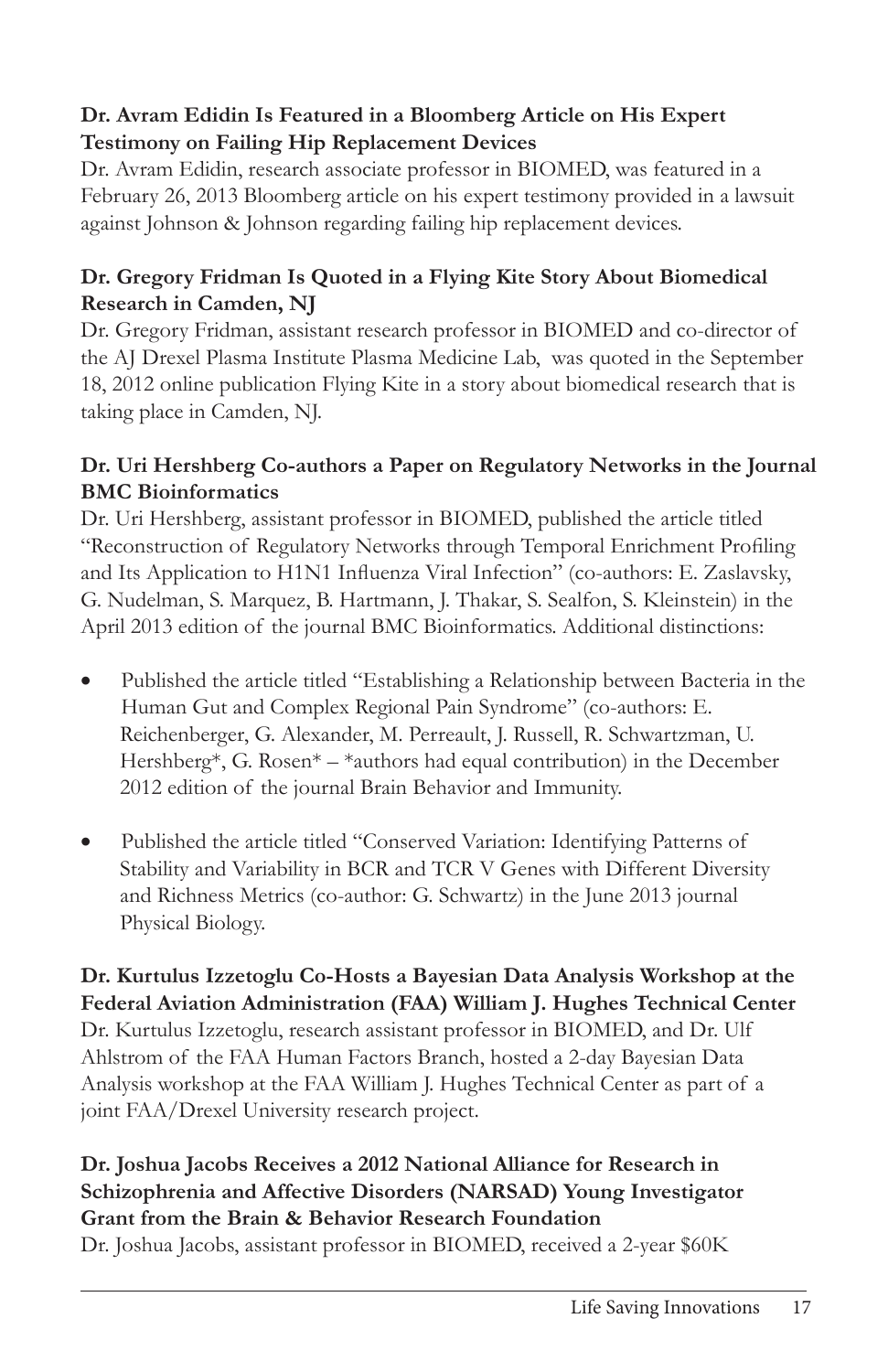2012 National Alliance for Research in Schizophrenia and Affective Disorders (NARSAD) Young Investigator Grant from the Brain & Behavior Research Foundation for his research on working memory and how it relies on precise patterns of activity across widespread regions of the brain. Additional distinctions:

- Received a 2-year \$60K grant from the Brain & Behavior Research Foundation for the project titled "Stimulus-level Investigation of Human Working Memory: Implications for Schizophrenia."
- $\bullet$ Was featured in a November 8, 2013 DrexelNOW story on exploring the anatomy of memory recollection and looking inside the brain to discover the exact pattern of activity that produces a memory.

#### Dr. Dov Jaron Presents at the Forum on Science, Technology and Innovations for Sustainable Development in Rio de Janeiro, Brazil

Dr. Dov Jaron, Calhoun Distinguished Professor of Engineering in Medicine in BIOMED, participated in the forums on Science, Technology and Innovations for Sustainable Development in Rio de Janeiro, Brazil, June 11-15, 2012. These forums preceded the United Nations Rio+20 Summit. Dr. Jaron gave a presentation on a new initiative being launched by the International Council for Science (ICSU): Systems Analysis Approach to Health and Wellbeing in the Changing Urban Environment. Dr. Jaron was a member of the planning team that framed the science plan for this initiative.

#### Shirin Karsan Receives the Thomas Jefferson University (TJU) Alumni **Special Achievement Award**

Shirin Karsan, director of the weServe program in BIOMED, received the Thomas Jefferson University Alumni Special Achievement Award on June 6, 2013. This award recognizes a graduate who has made a significant contribution to his or her profession in the areas of education, research or community service that reflects favorably on TJU as that person's alma mater. Additional distinctions:

Spoke on the topic of the "Power of We" at a TED conference brainstorming session in Edinburgh, Scotland on June 25, 2012, followed by a Q&A session and discussion on the topic titled "Development of Science Education and Healthcare in Africa."

#### Dr. Andres Kriete Is an Invited Speaker at the Group for Research in Decision Analysis (GERAD) - IEEE Control Systems Society **Outreach Meeting**

Dr. Andres Kriete, associate professor in BIOMED, was an invited speaker at the Group for Research in Decision Analysis (GERAD) - IEEE Control Systems Society Outreach meeting on "Control Challenges in Disease: Unsolved Problems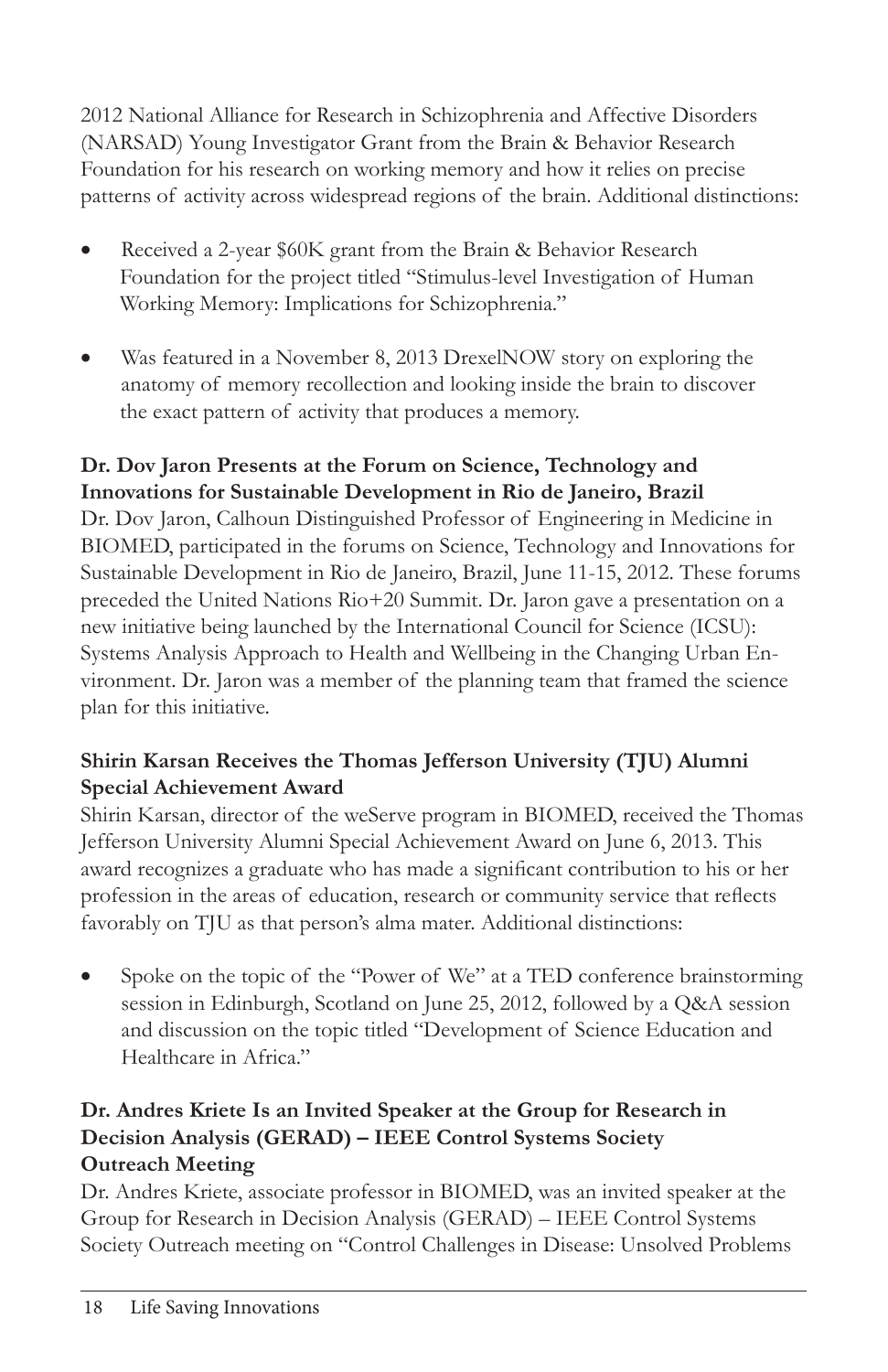and Research Directions," June 26, 2012 in Montreal, CA. His talk was titled "Aging and Loss of Robustness: A Systems Biology Approach." Additional distinctions:

Co-chaired a session on "Biomarkers of Human Infectious Disease and Cancer" at the 2012 International Symposium on Molecular Medicine and Infectious Disease (ISMM&ID), held June 19-21, 2012 at CoM.

#### Dr. Raphael Lee Is Elected to the National Academy of Engineering for His Contributions to Understanding Cell Injury Associated with Trauma Dr. Raphael Lee, Paul S. and Allene T. Russell Professor of Plastic Surgery, Dermatology, Biomechanics and Molecular medicine, University of Chicago Medical

Center, who received his MS degree from the Biomedical Engineering and Science Institute (precursor to the School of Biomedical Engineering, Science and Health Systems) in 1975, was elected to the National Academy of Engineering, the highest professional distinction in engineering, for his contributions to understanding cell injury associated with trauma, including electrical shock and thermal burns.

#### Drs. Peter A. Lewin, Leonid Zubkov, and Michael Weingarten and Doctoral Students Joshua Samuels, Chris Bawiec, and Youhan Sunny Pursue an NIH Supported Approach to Chronic Wounds Management That Is Accepted for Publication and Is Cited in Philadelphia Magazine

Drs. Peter A. Lewin, Richard B. Beard Distinguished University Professor of Biomedical and Electrical and Computer Engineering, and director, Biomedical Ultrasound Research and Education Center; and Leonid Zubkov, research professor, both in BIOMED; Dr. Michael Weingarten (CoM), along with Joshua Samuels, Chris Bawiec, and Youhan Sunny, all doctoral students in BIOMED (Advisor: P. A. Lewin), pursued an alternative, fully non-invasive NIH supported approach to Chronic Wounds Management. Chris Bawiec and Youhan Sunny developed the wearable ultrasound applicator, which was tested by Joshua Samuels in Dr. Weingarten's wound clinic in CoM. The manuscript describing the details of the study was accepted for publication in the peer-reviewed, archive publication. The team's Chronic Wounds Management research was also cited in the May 2012 issue of Philadelphia Magazine in the article titled "28 Amazing New Ways Philly Doctors Can Save Your Life," under item 10, "How to Treat Chronic Wounds - Wound Healing at Drexel University College of Medicine and Temple University Hospital." Additional distinctions:

Dr. Lewin was quoted in a November 2, 2012 MedCity News story about technology he and his team are developing using ultrasound to assist in endotracheal intubation of infants. The technology is being developed with the assistance of Chris Bawiec and Youhan Sunny and as part of a Coulter funded project, in collaboration with CoM.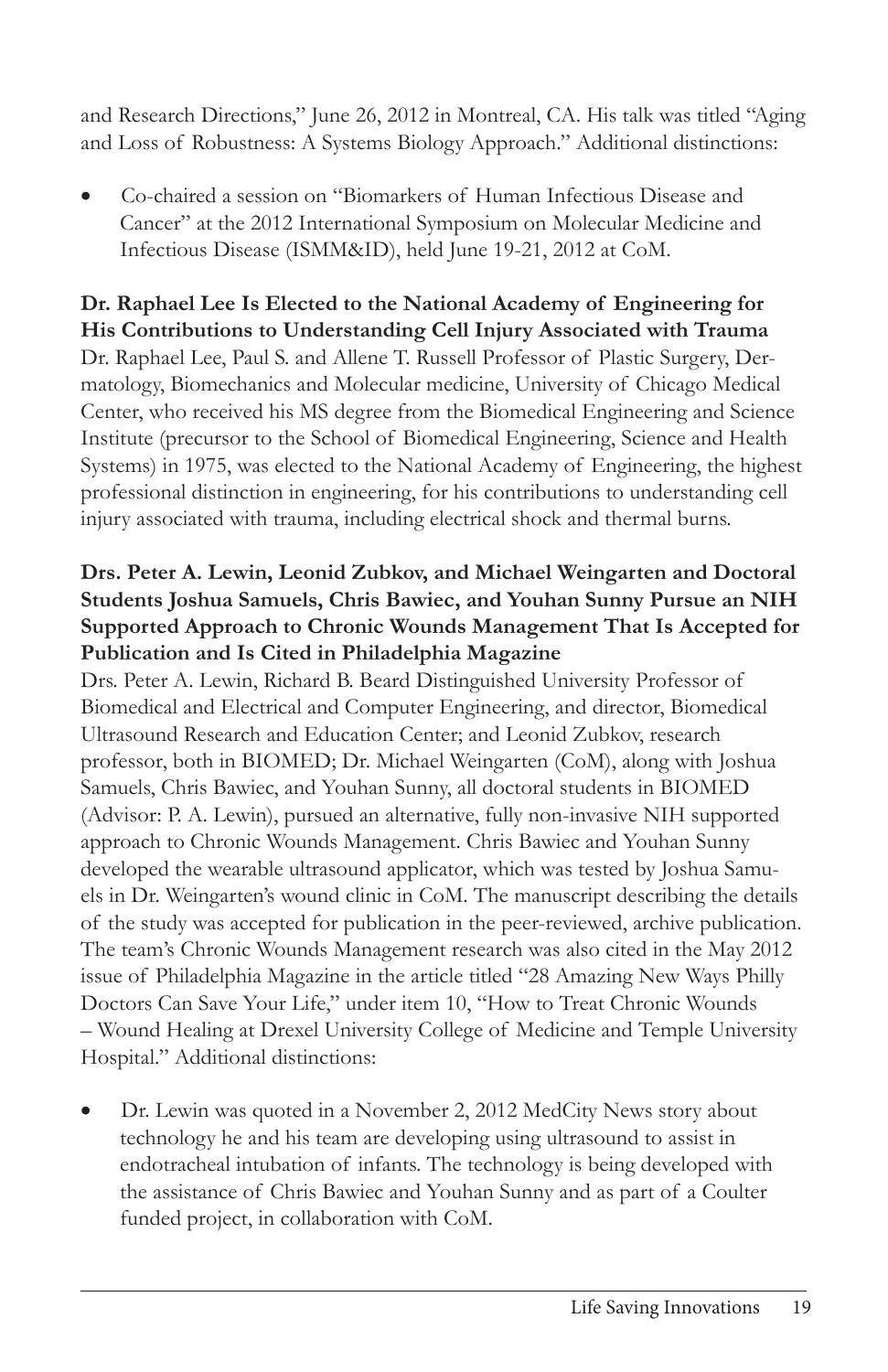#### Drs. Don McEachron and Gloria Donnelly Publish a Paper on Chronobiology in the Journal Holistic Nursing Practice

Drs. Donald McEachron, research professor and associate director in BIOMED, and Gloria Donnelly (CoNHP) published the paper titled "Timing Is Everything: A Chronobiologist's Perspective on Health, Illness, and Circadian Rhythms" in the August 2012 edition of the journal Holistic Nursing Practice. The journal interviewd Dr. McEachron on the paper's topic. Additional distinctions:

- Dr. McEachron published the first of two volumes of his book titled "Chronobioengineering: Introduction to Biological Rhythms with Applications, Volume 1" with Morgan & Claypool Publishers.
- Published in the March and April 2013 editions of Drexel's Student Health 101 online magazine the articles titled "Temporal Health" and "To Sleep or Not to Sleep: Is that Really a Question?"
- Featured in the March 15, 2013 edition of The Triangle in the article titled "LEDs Mimic Natural Light Patterns."
- Guest on the December 3, 2012 podcast of "The Stupid Cancer Show" as part of its feature on chronobiology and cancer.

#### Dr. Karen Moxon Receives a Renewal of Her Shriner's Research Grant for **Neurorobotic Training**

Dr. Karen Moxon, professor in BIOMED, received a renewal of her Shriner's Research Grant for Neurorobotic Training for 4 more years with increased funding to \$230K/year for the project titled "Neurorobotic Training for the Control of Functional Electrical Stimulation to Restore Locomotion." Additional distinctions:

- Gave the keynote address at the University of Medicine and Dentistry of New Jersey (UMDNJ) Annual Research Day event on May 5, 2013.
- Gave a Killam Research Seminar titled "Dynamics of Network Oscillations"  $\bullet$ during the Transition to Seizure" at the Montreal Neurological Institute (MNI) at McGill University in Montreal Canada on January 15, 2013.
- Her lab published nine peer-reviewed papers, including the following: 1) "Changes in Network Dynamics during Status Epilepticus (S. Karunakaran, D. Grasse, K. Moxon) in the journal Experimental Neurology; 2) "Restoration of Controlled Unilateral Hindlimb Movements in the Rat by Epidural Electrical Stimulation" (J. Dougherty, E. Knudsen, J. Goodman, K. Moxon) in the journal IEEE Transaction on Neural Rehabilitation; 3) "Decoding Hindlimb Movement for a Brain Machine Interface after a Complete Spinal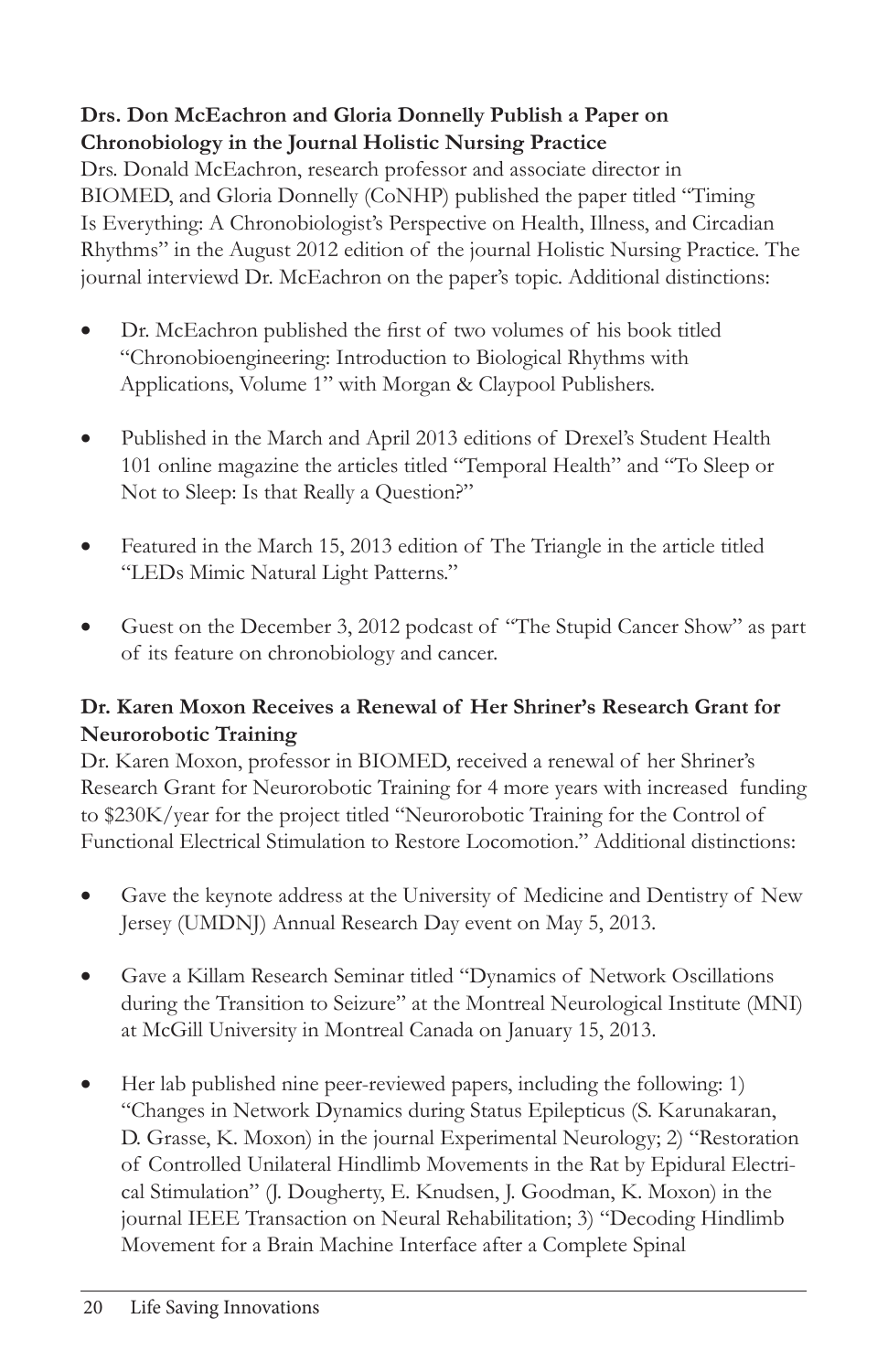Transection" (A. Manohar, R. Flint, E. Knudsen, K. Moxon) in the PLoS One; 4) "Passive Exercise of the Hind Limbs after Complete Thoracic Transection of the Spinal Cord Promotes Cortical Reorganization" (A. Graziano, G. Foffani, E. Knudsen, E. Shumsky, K. Moxon) in the PLoS One; 5) "Encoding of Temporal Intervals in the Rat Hindlimb Sensorimotor Cortex" (E. Knudsen, R. Flint, K. Moxon) in the journal Frontiers in Systems Neuroscience; 6) "Role of Cortical Reorganization on the Effect of 5-HT Pharmacotherapy for Spinal Cord Injury" (K. Moxon, T. Kao, J. Shumsky) in the journal Experimental Neurology.

#### Drs. Michael Neidrauer, Ken Barbee and Team Members Are Selected as **Finalists for the Industrial Research and Development Poster Presentation** Award at the Wound Healing Society Annual Meeting

Drs. Michael Neidrauer, assistant research professor in BIOMED, and Ken Barbee, associate professor in BIOMED, and co-authors U.K. Ercan, A. Bhattacharyya, R. Trikha, and S. G. Joshi, submitted an abstract at the Wound Healing Society meeting in Denver, CO on May 1-5, 2013 that was selected for an oral podium presentation and as a finalist for the Industrial Research and Development Poster Presentation Award for the poster "Antimicrobial Efficacy of a Topical Ointment Containing Nitric Oxide Loaded Zeolite."

#### Dr. Banu Onaral Receives the Science, Mathematics and Research for Transformation (SMART) Women in Science & Technology Leadership **Award for Pennsylvania**

Dr. Banu Onaral, H. H. Sun Professor and Director, School of Biomedical Engineering, Science and Health Systems, received the Science, Mathematics and Research for Transformation (SMART) Women in Science & Technology Leadership Award for Pennsylvania for promoting and recognizing science and technology leadership in the Mid-Atlantic Region. Additional distinctions:

- Served on the R&D and Innovation Strategic Advisory Board of the Turkish Ministry of Development, which compiled a report to guide the country's national innovation mobilization effort. She leads the Teknopark Istanbul-Academic Platform, which comprises eight elite Istanbul universities, as well as INOVITA, a regional health innovation partnership in Istanbul. She also serves as a senior advisor for innovation for Teknopark Istanbul and the Biomedical Research Center of Bio Istanbul.
- Authored the article "Emerging Economies, Enduring Partnerships" for the October 31, 2012 edition of Science Translational Medicine about the importance of international collaboration for translational biomedical research. She was also featured in a podcast interview in conjunction with the article.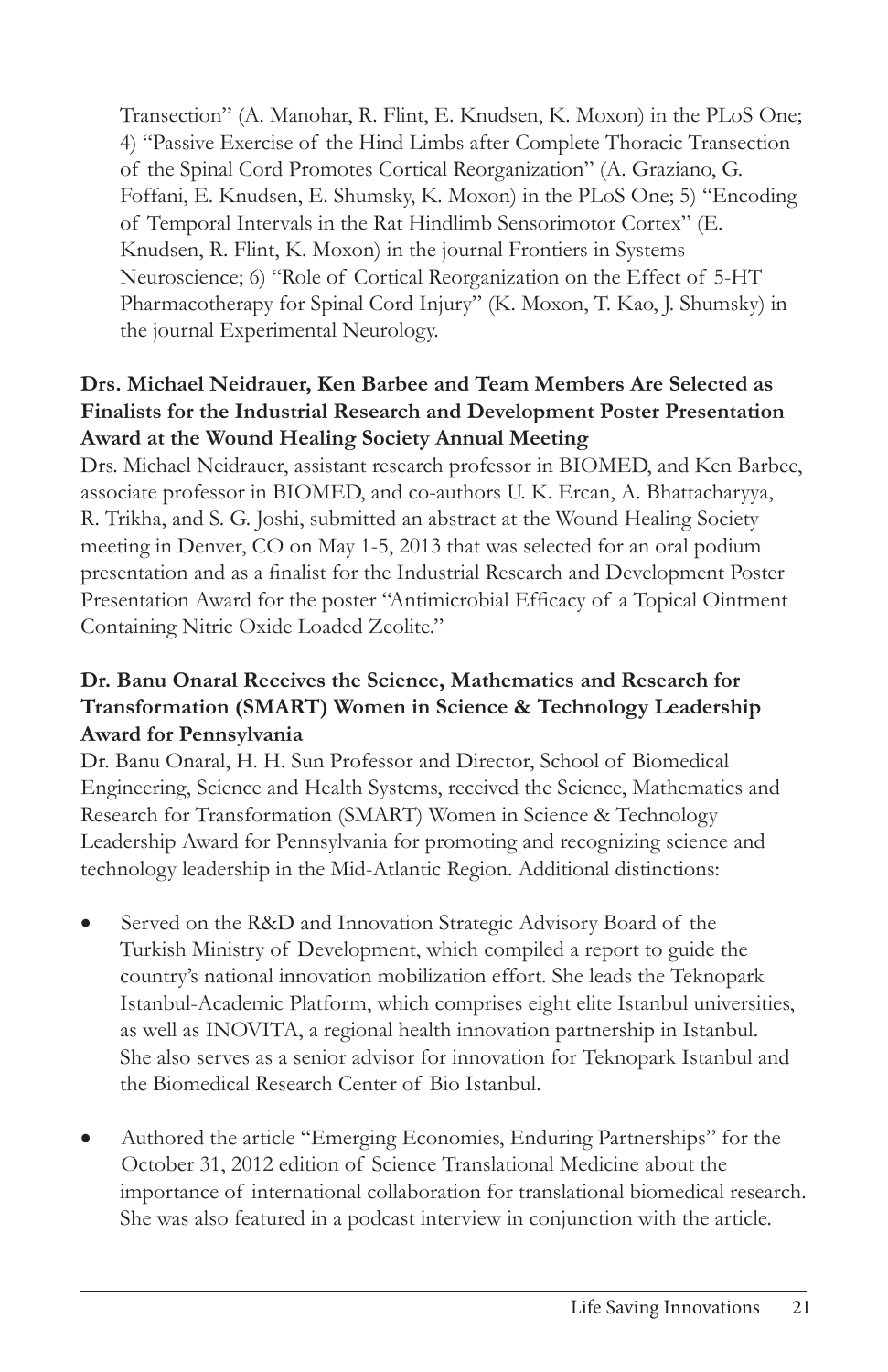- Gave a presentation titled "Innovation Partnership with Turkey: An Emerging Economy Primed for Technology-Based Growth and Development" at the Spring Industrial Partnership Conference hosted by the Global Offset and Countertrade Association (GOCA).
- Gave a presentation on "Innovation Partnership with Turkey: An Emerging Economy Primed for Technology-Based Growth and Development" at the 10th Annual Global Business Conference, hosted by the Philadelphia World Trade Center and the LeBow College of Business.

#### Alison Oxenberg Co-authors an Article on Critical Lessons of Using Digital **Media for Social Change**

Alison Oxenberg, undergraduate advisor in BIOMED, co-authored the article "Protest: Critical Lessons of Using Digital Media for Social Change," published in the July-August 2012 edition of About Campus magazine.

Drs. Elisabeth Papazoglou, Leonid Zubkov, and Michael Neidrauer Developed the Quantum Dot-based Diagnostic Technology Licensed to QLIDA Diagnostics, Recipient of an Additional \$250K of Ben Franklin Technology Partners-Southeastern Pennsylvania (BFTP-SEP) Funding Drs. Elisabeth Papazoglou, associate professor, Leonid Zubkov, research professor, and Michael Neidrauer, research assistant professor, all in BIOMED, and Dr. Michael Weingarten (CoM), developed the quantum dot-based diagnostic technology that was licensed to QLIDA Diagnostics, which received an additional \$250K of BFTP-SEP funding. Additional distinctions:

- Won the 2012 Symposium on Advanced Wound Care (SAWC) Fall 1st Place Clinical Research Poster Award for the poster titled "Diffuse Near Infrared Spectroscopy Prediction of Healing in Diabetic Foot Ulcers: A Human Study and Cost Analysis" (co-authors M. S. Weingarten, J. A. Samuels, M. Neidrauer, D. Diaz, J. McGuire, X. Mao, J. McDaniel, L. Jenkins, and L. Zubkov).
- Published the paper titled "Diffuse Near Infrared Spectroscopy Prediction of Healing in Diabetic Foot Ulcers: A Human Study and Cost Analysis" (co-authors M. S. Weingarten, J. A. Samuels, M. Neidrauer, D. Diaz, and J. McGuire), whose abstract scored the hightest according at the Symposium on Advanced Wound Care (SAWC).

#### Dhairya Pujara Organizes TEDxChicuque, the First TEDx Event in Mozambique, Africa

Dhairya Pujara, associate director of weServe in BIOMED, organized TEDx-Chicuque, the first ever TEDx conference in Mozambique, Africa. Additional distinctions: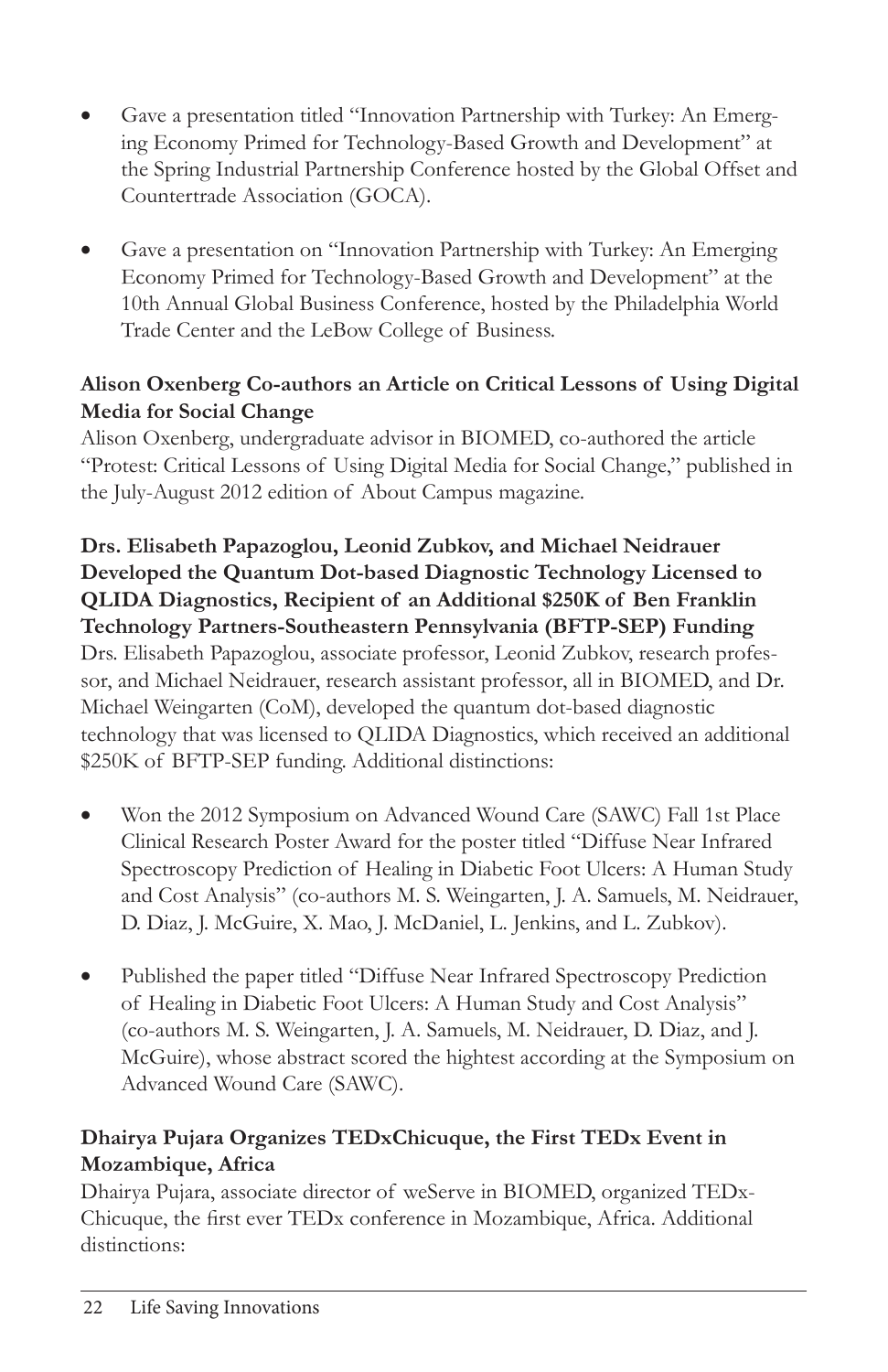- Featured in the New York City based magazine Makeshift in a story titled "Confessions of a Medical Engineer" about his experience in Mozambique.
- Featured in an interview in Photo District News (PDN) about the success of Drexel's first "TEDx - Drexel University" conference.

#### Dr. Patricia Shewokis Is Nominated by the Office of the Provost as an **Outstanding Mentor at Drexel University**

Dr. Patricia Shewokis, Professor in CoNHP with a joint appointment in BIOMED, was nominated by the Office of the Provost as an Outstanding Mentor at Drexel University.

#### Dr. Adrian Shieh Receives a Grant from the W.W. Smith Charitable Trust for His Interstitial Flow-Induced Breast Cancer Invasion Project

Dr. Adrian Shieh, assistant professor in BIOMED, received a 1-year \$100K grant from the W.W. Smith Charitable Trust for his project titled "Role of Heparan" Sulfate Proteoglycans in Interstitial Flow-Induced Breast Cancer Invasion."

#### Drs. Wan Shih and Ari Brooks Are Cited in the Philadelphia Inquirer and Are Interviewed on WPHL-TV 17 About Their Portable Breast Cancer **Detection Device**

Drs. Wan Shih, associate professor in BIOMED, and Ari Brooks (CoM) were cited in the October 18, 2012 edition of the Philadelphia Inquirer in an article featuring the breast cancer screening technology they and Dr. Wei-Heng Shih (MS&E) developed and tested. Drs. Shih and Brooks were also interviewed for a story on WPHL-TV 17 about their technology. Additional distinctions:

- Dr. Shih was cited in the August 20, 2012 issue of MedCity News and August 24, 2012 edition of WHYY's Newsworks for having developed the early versions of a breast cancer detection device as part of a research project she led in the School of Biomedical Engineering, Science and Health Systems. The fingertip sensors technology Drs. Shih, Ari Brooks (CoM), and Wei-Heng Shih (MS&E) developed was licensed to the Philadelphia-based startup UE Lifesciensces, which received an \$878K grant from the PA Department of Health's Commonwealth Universal Research Enhancement (CURE) program to further commercialize and clinically validate the sensor technology.
- She and her colleagues were cited in the August 31, 2012 edition of Lab Talk on the site Nanotechweb.org, which highlighted the paper titled "Single ZnO Nanowire-PZT Optothermal-Field Effect Transistors" that was published in the journal Nanotechnology. This work is a collaborative effort between Dr. Shih's group and Professor Yang-Fang Chen's semiconducting group at National Taiwan University.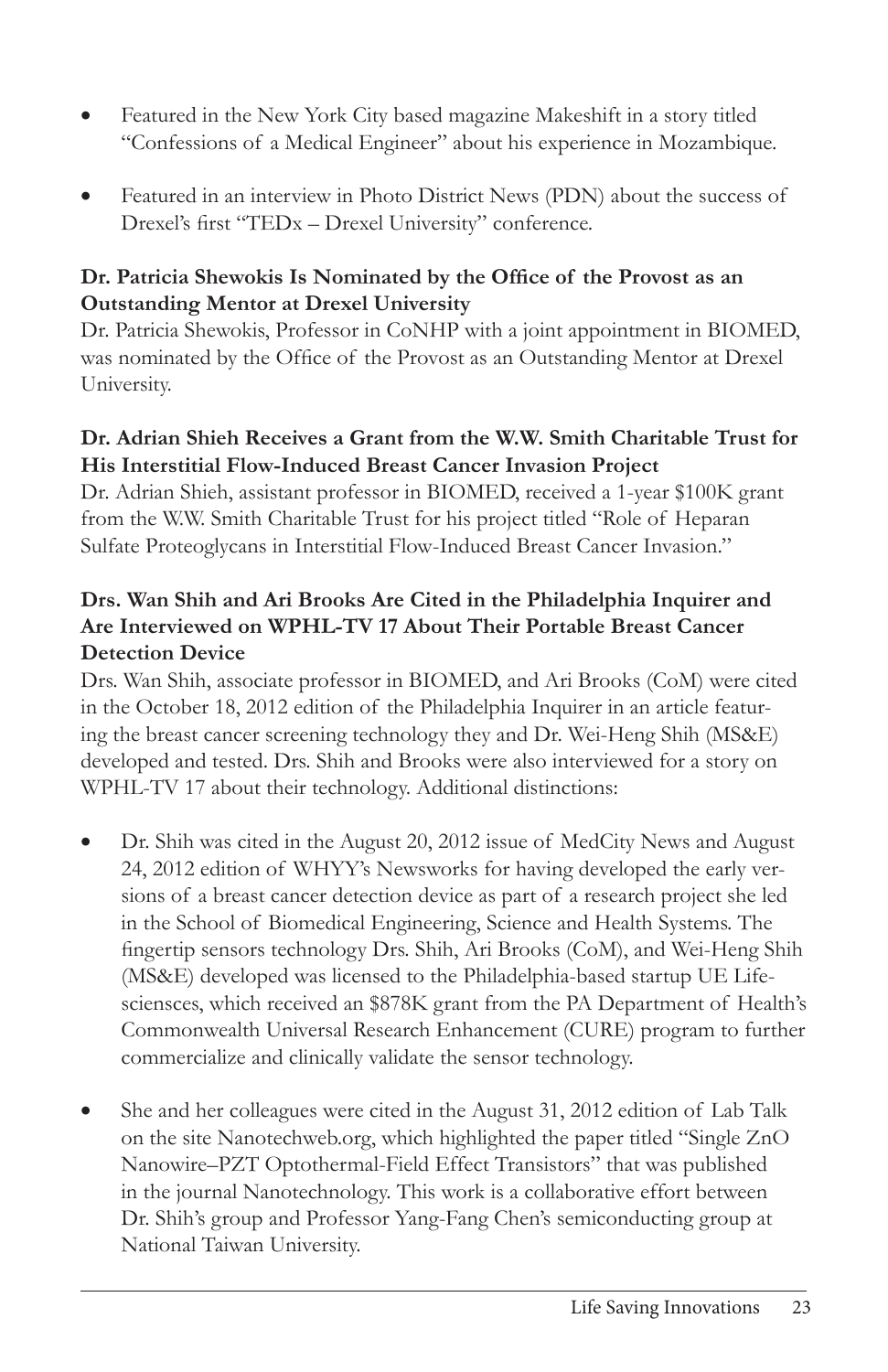Featured in the March 2013 edition of US Airways Magazine in the article titled: "Drexel University Reinvents Itself for the 21st Century and Beyond."

#### Dr. Kara Spiller Receives a Burroughs Wellcome Fund 2013 Collaborative Research Travel Grant for Her In Vitro and In Vivo Evaluation of Macrophage Response to Biomaterials Project

Dr. Kara Spiller, assistant professor in BIOMED, received a 16-month \$10K Burroughs Wellcome Fund 2013 Collaborative Research Travel Grant for her project titled "In Vitro and In Vivo Evaluation of Macrophage Response to Biomaterials." Additional distinction:

Nominated as the academic representative for Drexel University to become a partner institution in the Sydney University Tissue Engineering Network (SUTEN).

#### Davood Tashayyod Is Cited in a MedCity News Article on the Smart Fabric Bellyband for Monitoring Fetal Wellbeing During Pregnancy

Davood Tashayyod, Coulter program director in BIOMED, was mentioned in a November 1, 2012 MedCity News story about the smart fabric bellyband that can comfortably monitor fetal wellbeing during pregnancy. The technology is being developed as part of a Coulter funded project and in collaboration with CoE, CoMAD, and CoM. Additional distinction:

Gave a talk on the operational aspects of commercializing early medical device technologies via the Coulter-Drexel Translational Partnership Program at the Pennsylvania Bio Medical Technology Industry Forum, held at the Shire Conference Center in Chesterbrook, PA on February 12, 2013.

#### Dr. Aydin Tozeren and Team Members Receive a Graduate Assistance in Areas of National Need (GAANN) PhD Training Grant with Five Full **Doctoral Fellowships**

Dr. Aydin Tozeren, distinguished professor and director, Center for Integrated Bioinformatics in BIOMED, and his team received the full award for the Graduate Assistance in Areas of National Need (GAANN) PhD training grant with five full doctoral fellowships per year in the field of infectious disease bioinformatics.

#### Drs. Margaret Wheatley and Wan Shih Each Receive a Kimmel Cancer **Center Consortium Pilot Project Competition Grant**

Drs. Margaret Wheatley, John M. Reid Professor in BIOMED (PI), and Wan Shih, associate professor in BIOMED (PI), each received a \$20K Kimmel Cancer Center Consortium Pilot Project Competition grant for their projects titled "Optimized Regional-Gemcitabine Microbubble Therapy for Advanced Pancreatic Cancer" and "Development of Serum PSMA Assay User Piezoelectric Plate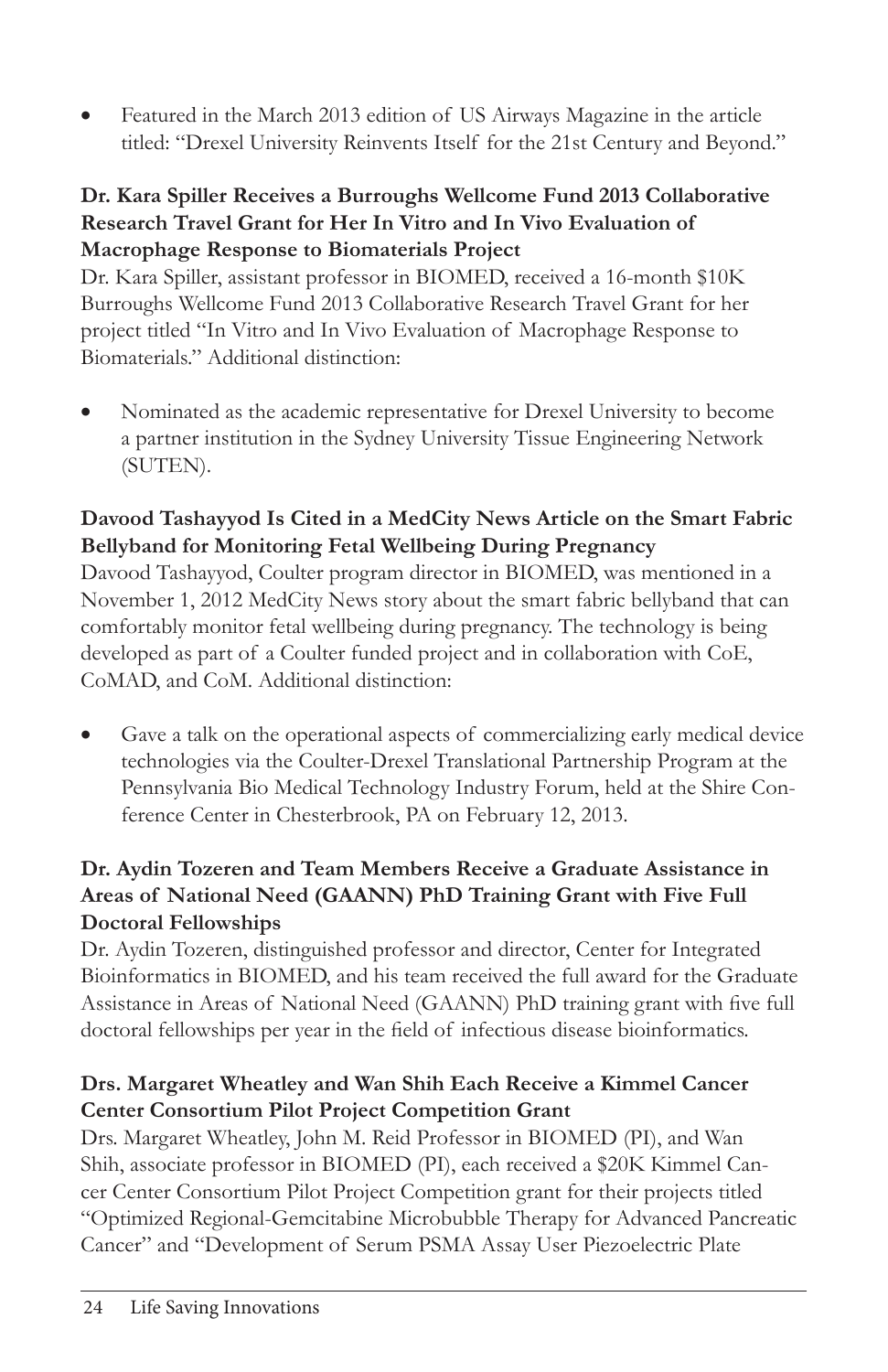Sensor," respectively. The Kimmel Cancer Center at Thomas Jefferson University and Drexel University funded the pilot project competition.

#### Dr. Ming Xiao Publishes a Paper on Genome Mapping in the Journal **Nature Biotechnology**

Dr. Ming Xiao, research professor in BIOMED, published the paper titled "Genome Mapping on Nanochannel Arrays for Structural Variation Analysis and Sequence Assembly" in the July 15, 2012 online edition of the journal Nature Biotechnology. Dr. Xiao was also interviewed about his paper for the journal's weekly In Sequence newsletter.

#### BIOMED Hosts the Inaugural Global Innovation Partnership (GIP) Forum, Brings Together Global Innovation Partners from China, Israel and Turkey

The inaugural Global Innovation Partnership (GIP) Forum brought together BIOMED global innovation partners from China, Israel, and Turkey, including economic development, technopark, business and investment representatives to meet their counterparts in Philadelphia and initiate partnerships for joint R&D and innovation. Day 1 topics included Philadelphia's Innovation Ecosystem, with an overview of Drexel's and Philadelphia's Innovation ecosystem and Gateway to Philadelphia's Innovation Ecosystem - Drexel University's Innovation Neighborhood. Day 2 topics included Commercialization of Academic Innovation, focusing on the acceleration of academic innovation, with special emphasis on the conceptual and operational aspects of our Coulter-Drexel Translational Partnership program, as well as a discussion on 'Partnerships to Commercialize Academic Innovation.' President John Fry presented on Day 3 at the Innovation Talent and Technology Showcase an overview of 'innovation assets' at Drexel and in Philadelphia of interest to our innovation, economic development and investment partners. Days 4 and 5 provided time for individual meetings, lab tours, and visits to regional technology hubs. Meetings following the GIP Forum have resulted in agreements to pursue joint projects and sponsorship by investors.

#### Infrascanner Is Featured in a CNN Money Story on the US Military's Miracle Scanner, the Hand-Held Device Used To Aid in the Detection of Traumatic Brain Injury

The Infrascanner, a hand-held, point-of-care device that will be used in emergency rooms to diagnose bleeding in traumatic brain injury and to improve the treatment of head injuries, was featured in a CNN Money article titled "The US Military's Miracle Scanner." Researchers at Drexel's School of Biomedical Engineering, Science and Health Systems were part of a team that developed the technology for the Infrascanner, which was also featured in an episode of 6ABC's TV show Grey's Anatomy.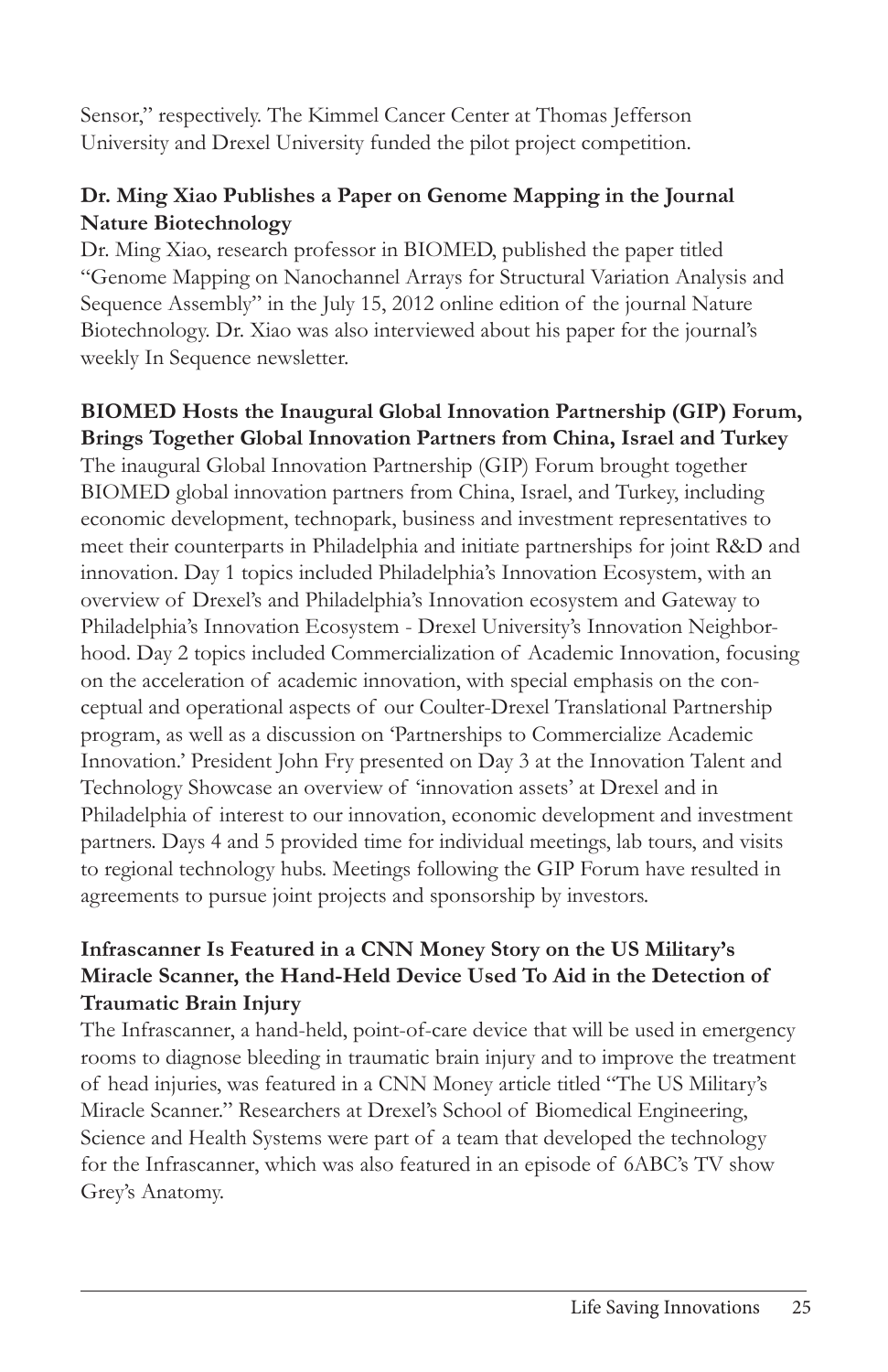The School of Biomedical Engineering, Science and Health Systems would like to thank the following students for their valuable contributions in leading our student recruitment efforts and events this past year:

#### **Graduating Senior Students**

Avni Choski Nick DiStasio Margarette Hernandez Genymphas Higgs Renae Judy Kelsey Pagdon

#### **All Other Students**

Natassia Aravind Dimitri Arhontoulis Enis Banaj Denariel Benn Kimberly Chan Joshua Cige Eliza Fredette John Grillo Timothy Hoang Evan Lynn Desiree Martini Renee Nester Olivia Ngo Averie Palovcak **Austin Sacks** Joshua Samuels Jason Sedlak Arpit Shah Julie Speer Mengdi Tao